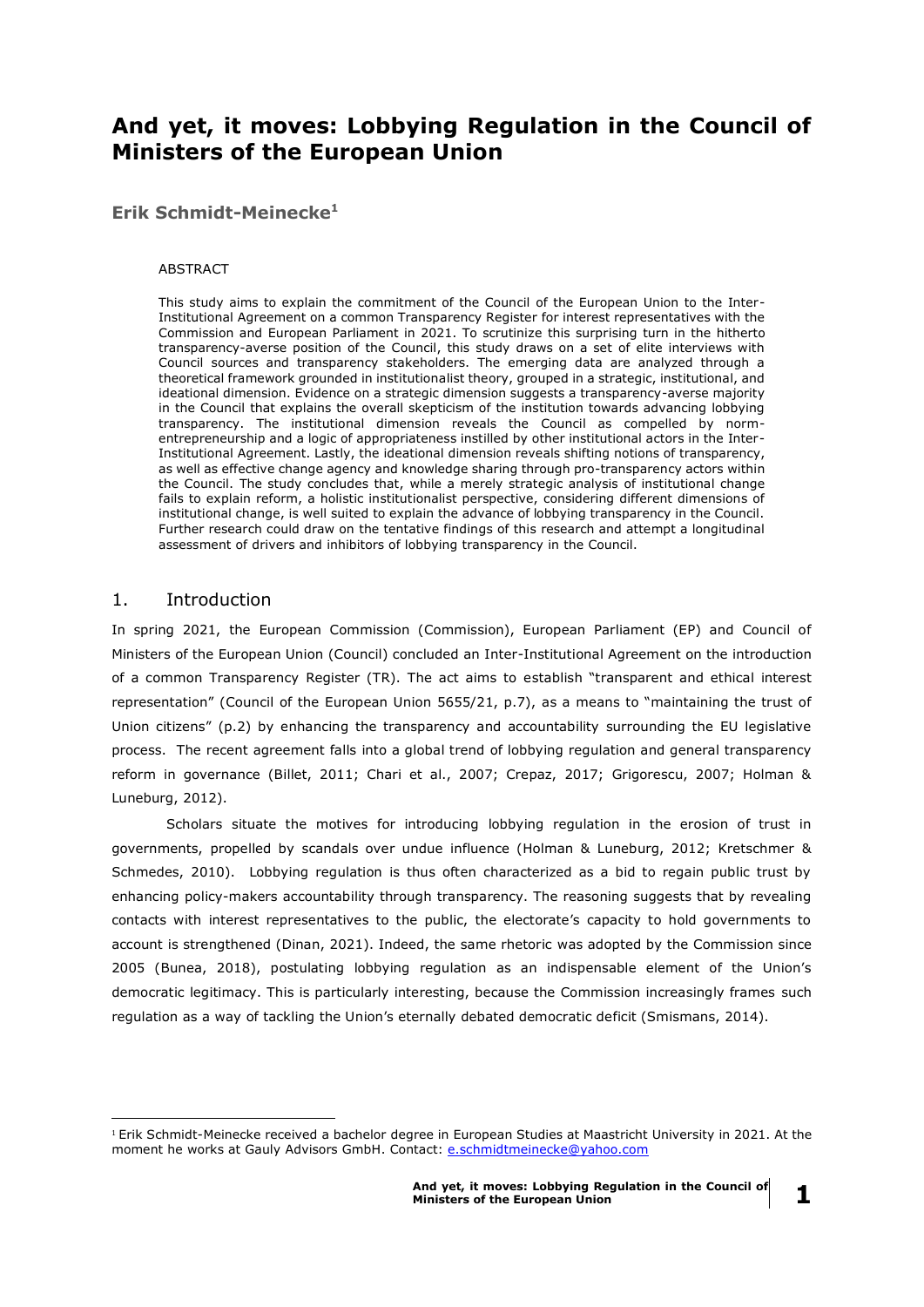While one might thus expect the EU to be a natural case for advancing lobbying regulation, the recent Inter-Institutional Agreement (IIA) is arguably far from a commonplace. Specifically, the novelty of the Council joining the agreement can be considered a paradigmatic shift. The Council's reputation as the EU's most secretive "black box" (Borońska-Hryniewiecka, 2015, p.1) is rooted in its traditionally diplomatic and intergovernmental culture of member state (MS) representation. Consequently, it has hitherto often fought advancing transparency practices tooth and nail (Borońska-Hryniewiecka, 2015). Indeed, the Council declined the EP's invitation to join inter-institutional negotiations on a common TR in 2008, joining deliberations in 2017, yielding results only in 2021. Thus, it can be argued that the Council's eventual entrance into the common scheme is surprising, given its traditionally transparency-averse culture and the apparent internal and external contestation of the issue.

Indeed, academic literature fails to address this puzzle. While considerable attention has been devoted to the global turn towards lobbying transparency (Chari et al., 2010; Crepaz, 2017; Holman & Lunenurg, 2012), the unit of analysis has most commonly been states. Moreover, the stimulus for lobbying regulation is often situated in scandals over undue influence or national administrative cultures that facilitate transparency reform (De Francesco & Trein, 2019). On all three accounts, the Council turning towards lobbying regulation remains puzzling. Firstly, the Council's *sui generis* nature at the crossroads of being a legislative and a diplomatic body (Naurin, 2017, p.89) makes it a relevant but so far hardly addressed case of lobbying transparency research. Secondly, the absence of major EU-wide scandals over undue interest representation in the relevant timeframe from 2016 to 2021, raises questions on the immediate political pressure for the Council to act. Thirdly, the diversity, and often non-existence of national administrative cultures in regulating lobbying amongst the 27 member states suggests that agreeing on a common scheme was politically heavily contested.

Thus, analysing what led the Council to join the IIA on the Transparency Register and its concrete commitment to the scheme, addresses a dual gap in the literature. Firstly, it adds an empirical study on the inhibitors and facilitators of lobbying regulation in a unique case, considering the Council's distinct institutional nature. Secondly, it contributes to the emerging literature on the Council's institutional transparency reform, that has so far addressed different dimensions of transparency like trilogues and access to documents, but hardly lobbying transparency. Moreover, the research puzzle is of great social relevance, as the Council's consideration of appropriate lobbying regulation hints at a new notion of democratic accountability hitherto unheard of in this secretive institution. Analyzing the drivers of such change is pivotal in exploring policy makers' changing (self-)perception of accountability. This study aims to fill this need by answering the research question; how can the Council's participation in the Inter-Institutional Agreement on a common Transparency Register be explained?

To this end, a series of semi-structured elite interviews was conducted with permanent representation officials and stakeholders in lobbying transparency. To analyze the empirical evidence, institutionalist theory is applied to establish a holistic account of interdependent drivers of the phenomenon. To this end, the research proceeds as follows. First, the academic debate on the introduction of lobbying regulation is discussed, to identify applicable trends of lobbying reform. Second, a theoretical framework is established, drawing on institutionalist theory, to craft a suitable analytical lens through which the process can be operationalised. Third, the research methodology is discussed, detailing data collection and analysis. Fourth, the analysis introduces the data gathered, which are subsequently discussed in the findings section. Lastly, the conclusion summarizes the research findings to provide a comprehensive answer to the research question.

**2** Marble Research Papers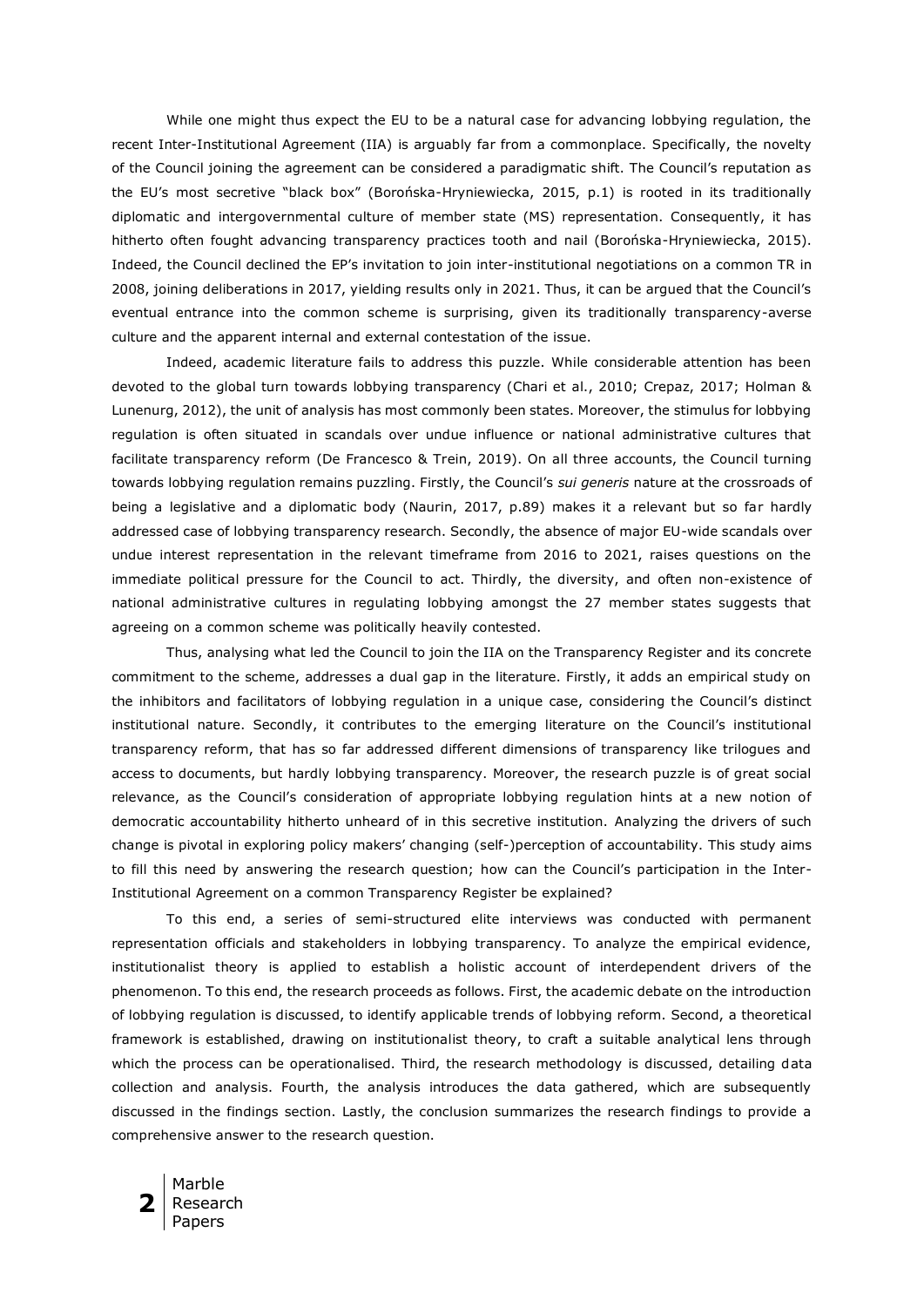## **2. Literature Review**

To approach the research question, two strands of literature are examined. This review first establishes a definition and motivation for lobbying regulation connected with the research on drivers of such reform. Thereafter it discusses theoretical approaches to negotiations and transparency reform in the Council, to facilitate the construction of a theoretical framework.

Lobbying regulation has attracted considerable scholarly attention. Particularly literature discussing the introduction of lobbying regulation has grown in the last two decades, keeping pace with the exponential rise in the adoption of such legislation globally (Crepaz, 2017; Kretschmer & Schmedes, 2010). While 'lobbying' is itself a notoriously fuzzy term, definitions frequently carry some notion of "strategic communication […] to those political actors who have the power to substantially influence public policy outcomes" (Anastasiadis et al., 2018, p.208). As the communication of interests to policy makers, lobbying is accepted as essential for representative democracy (Chari et al., 2010; Keeling et al., 2017). As the "interface between citizens and representative government" (Karr, 2007, p.74), the input of interests from society is indispensable to avoid public policy forming in a vacuum.

Despite this essential role in representative democracy, lobbying can impede the accountability of policymakers. Scholars conceive the ability to monitor policy processes ('transparency'), as a precondition to the effective scrutiny of policymakers ('accountability') (Settembri, 2005, p. 652; Bovens, et al., 2014). Since unregulated lobbying happens outside the public eye, monitoring whether policymakers are unduly influenced through lobbying is hampered. Lobbying regulation emerged as a remedy, as it renders the "behavior of lobbyists observable" (Crepaz, 2017, 232), shedding "light on the aspects of the policymaking process where interest groups are involved". Such transparency regulation has been lauded to increase public trust in political institutions, disincentivize corruption and increase political accountability (Chari et al., 2010; Holman & Luneburg, 2012; De Francesco & Trein, 2019).

As lobbying regulation is increasingly introduced globally, scholars have sought to identify conducive and inhibiting factors to the introduction of such legislation (Crepaz, 2017). Policy diffusion, the spread of knowledge on policies from one political setting to another (Crepaz, 2017, p.234; Dolowitz & Marsh, 2000, p.5), specifically in international organizations (IO), can explain the adoption of lobbying regulation. According to this view, members of an IO that promotes lobbying regulation are more likely to adopt such measures themselves through "policy recommendations and best practices" (Crepaz, 2017, p.235). Moreover, the likelihood of the adoption of lobbying registers is shown to change with systemic factors, like administrative culture or perceived corruption (De Francesco & Trein, 2020, p.117). Although empirically challenged by Crepaz (2017), a common source of lobbying regulation is identified in scandals (Holman & Luneburg, 2012). These conducive factors for the introduction of lobbying regulation may be offset or weakened by inhibiting factors, which will be discussed below.

Factors inhibiting the adoption of lobbying regulation can be divided into political and technical scepticism. Naurin (2007) and Chari et al. (2008) argue that political actors might avert lobbying regulation to avoid increasing scrutiny and maintain legislative control, fearing "unforeseen consequences, leading to a regulatory avalanche" (Hogan et al., 2008, p.129). On a technical side, policymakers might want to circumvent the administrative burden of introducing additional transparency measures or creating barriers to entry for interest representatives through convoluted administrative practices (Hogan et al., 2008).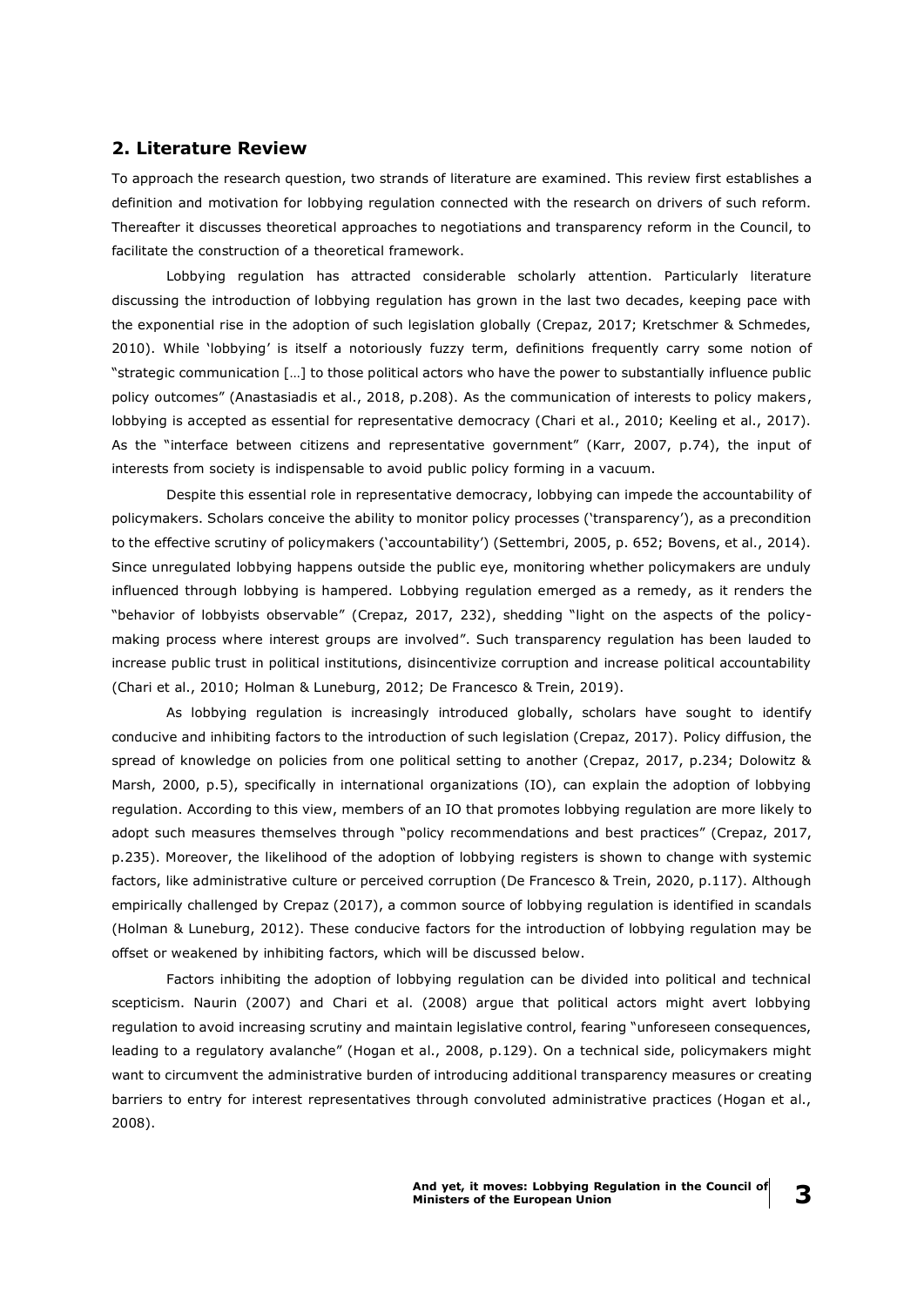The second element of the research question, the negotiation outcome of the Council that resulted in its participation in the Transparency Register must be theoretically addressed. As the arena of legislative inter-state negotiations in the EU, the Council is often characterized as intergovernmental (Moravcsik, 1993). Accordingly, rationalist, and intergovernmental accounts of Council negotiations perceive states as central actors, which aim to realize their preferred outcome, which is determined by their power *vis-à-vis*  other states. Thus, negotiation outcomes should resemble the preferences of a majority or particularly powerful states (Bailer, 2010). This rationale appears insufficient considering the case of the IIA, since the Council has hitherto appeared averse to increasing transparency. Indeed, Bjurulf & Elgström (2014) voice a similar critique, arguing that intergovernmental theories fail to explain advances in Council transparency, which often move against majority preferences.

To remedy this theoretical shortcoming, institutionalist theory has expanded the focus from actors to the institutional context in which they engage. Institutionalist theory departs on the premise that "both formal structures and informal norms, […] influence the bargaining strategies of the actors and, indirectly, the result of the negotiations" (Bjurulf & Elgström, 2004, p.250). States as actors are not irrelevant, but the realization of their interests though power resources is both enabled and constrained by the institutional and social context in which they engage. Dür & Matteo (2012) argue that a more institutionalized negotiation setting leads actors to favour integrative over purely self-interested bargaining. Similarly, Battilana et al. (2009) suggest that institutionalism explains "that patterns of action and organization are shaped by institutions, not solely by instrumental calculations" (p.72).

This reasoning has found support among scholars, utilizing the benefits of merging different institutionalist assumptions into research designs on EU institutional transparency thereby favouring a broad theoretical approach over rigid concepts (Hillebrandt et al., 2014; Cini, 2008). For example, Roederer-Rynning & Greenwood (2021) identify considerable "calls within the institutionalist scholarship to bring the role of actors and agency back into constructivist or sociological accounts of EU institutions and processes" (p.491). Arguing that the Council position on the IIA cannot be explained from a purely rational account, this theory is deemed promising for its explanatory value.

In conclusion, the literature has shown that lobbying regulation may or may not occur due to a variety of systemic or exogenous factors. Theoretical considerations on Council transparency reform suggest a broad range of influential factors, embedding actors in structural contexts. These two strands of literature indicate that the advancement of lobbying regulation in the Council will likely depend on a plethora of factors, rather than clear determinants. Thus, this research adopts an eclectic institutionalist approach, aiming less at rigid theory testing but an exploratory investigation drawing upon a loosely grouped assortment of previously established concepts. This synthesis will be elaborated in the following section.

## **3. Analytical and Theoretical Framework**

In approaching the Council's decision to join the IIA, this research draws on an eclectic set of institutionalist theories. Concretely, the theoretical framework is established by synthesizing Meijer's (2013) theoretical approach to "the complex dynamics of government transparency" (p.429) and case studies by Cini (2008) and Hillebrandt et al. (2014), which investigate transparency reform in EU institutions and the Council. This theoretical foundation is chosen since their analytical approaches to government transparency allow a suitable approximation in the absence of literature on lobbying regulation reform in the Council. While

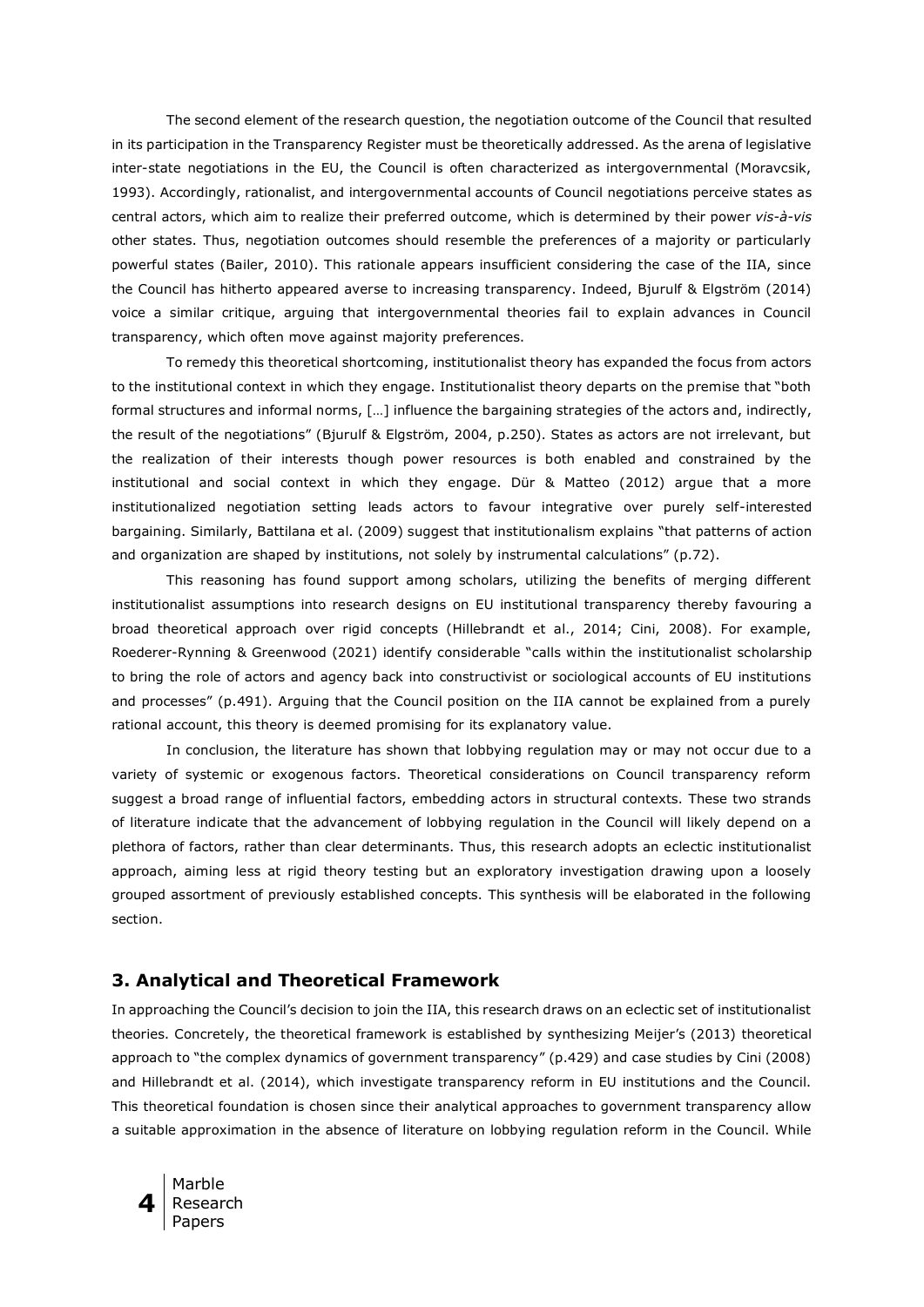Cini (2008) explores advancing lobbying regulation in the Commission, Meijer (2013) and Hillebrandt et al. (2014) investigate transparency as 'access to documents' in the Council. Considering the research question, Cini (2008) thus covers the appropriate policy issue (lobbying regulation) while Meijer (2013) and Hillebrandt et al. (2014) explore the appropriate venue (Council). A synthesis of their designs is facilitated by their remarkable similarities, which serve as the research's theoretical point of departure. Institutionalist theory grapples with the paradox of "embedded agency" (Bakir & Jarvis, 2018, p.25), wherein either the role of actors supersedes the impact of the institutions in which they are embedded or *vice versa*. Bakir & Jarvis (2017) suggest studying institutional entrepreneurship through a "processoriented, context contingent, dynamic and integrative framework" (p.472). To address this conundrum, the research distinguishes three dimensions of lobbying regulation in the Council: a strategic, institutional, and ideational dimension through which negotiations can be analyzed.

The **strategic dimension** most closely resembles rational choice institutionalism, in the sense that reform or stasis in lobbying regulation in a specific forum depends on the strategic consideration of actors. Meijer (2013) advocates examining actor's preferences and the "nature of the power game" (p.431), as "powerful actors will generally be able […] to steer developments" (p.431) in transparency reform. Similarly, Hillebrandt et al. (2014) suggest considering actors' powers and preferences as a point of departure, while Cini (2008) emphasises the role of change agents and veto players. As this research aims to elicit the origin of the Council position, the institution is understood not as an aggregate actor, but as steered by the preference and power distribution of its constituent parts, the member states (MS). Accordingly, the strategic dimension of analysis establishes which powers and preferences concerning lobbying transparency shaped the formulation of a common Council position. Power resources may entail "hard voting power, or soft persuasive power" (Hillebrandt et al., 2014, p.7), noting that "in the Council context, the presidency and voting weight are highlighted as particularly impactful arrangements" (p.7).

The **institutional dimension** of analysis covers formal institutional rules and informal social structures resulting from institutional contexts and their impact on the formation of the Council's position towards lobbying regulation under the IIA. This includes "constitutional structures (such as the European Treaties)" (Hillebrandt et al., 2014, p.9) as well as normative "value patterns" (Meijer, 2013, p.432) which are embedded in a "logic of appropriateness" (March & Olsen, 1995) innate to an institutional context. Considering the research case, the roles of the EP and Commission in influencing the Council are subsumed in this dimension. While they are certainly actors with powers and preferences, such conception expands beyond the research scope. The reduction is justified in the case at hand since EP and Commission are considered as factors conditioning the Council's behaviour rather than being the focus of scrutiny themselves. The analysis of this dimension will thus consider the influence of explicit legal norms and implicit institutional norms, steering actor behaviour through what is considered appropriate.

Lastly, **the ideational or cognitive dimension** of transparency reform asks how actors think about and perceive transparency. Positive and negative perceptions and lessons learnt may shape actors' relations to specific forms of transparency (Cini, 2008, p.747). Moreover, actors might engage in persuasion or advocacy, changing policy-makers perspectives. Similarly, especially when regarding lobbying transparency, scandals may create "external catalysts" (Hillebrandt et al., 2014, p.8) that change the perceived appropriateness of transparency practices. Thus, attention will be directed to the varying and developing relations that policymakers have towards lobbying regulation.

This theoretical framework provides a lens through which to view the data collected. Table 1 summarises how the three analytical dimensions enable and constrain change agents, favouring increased

**5**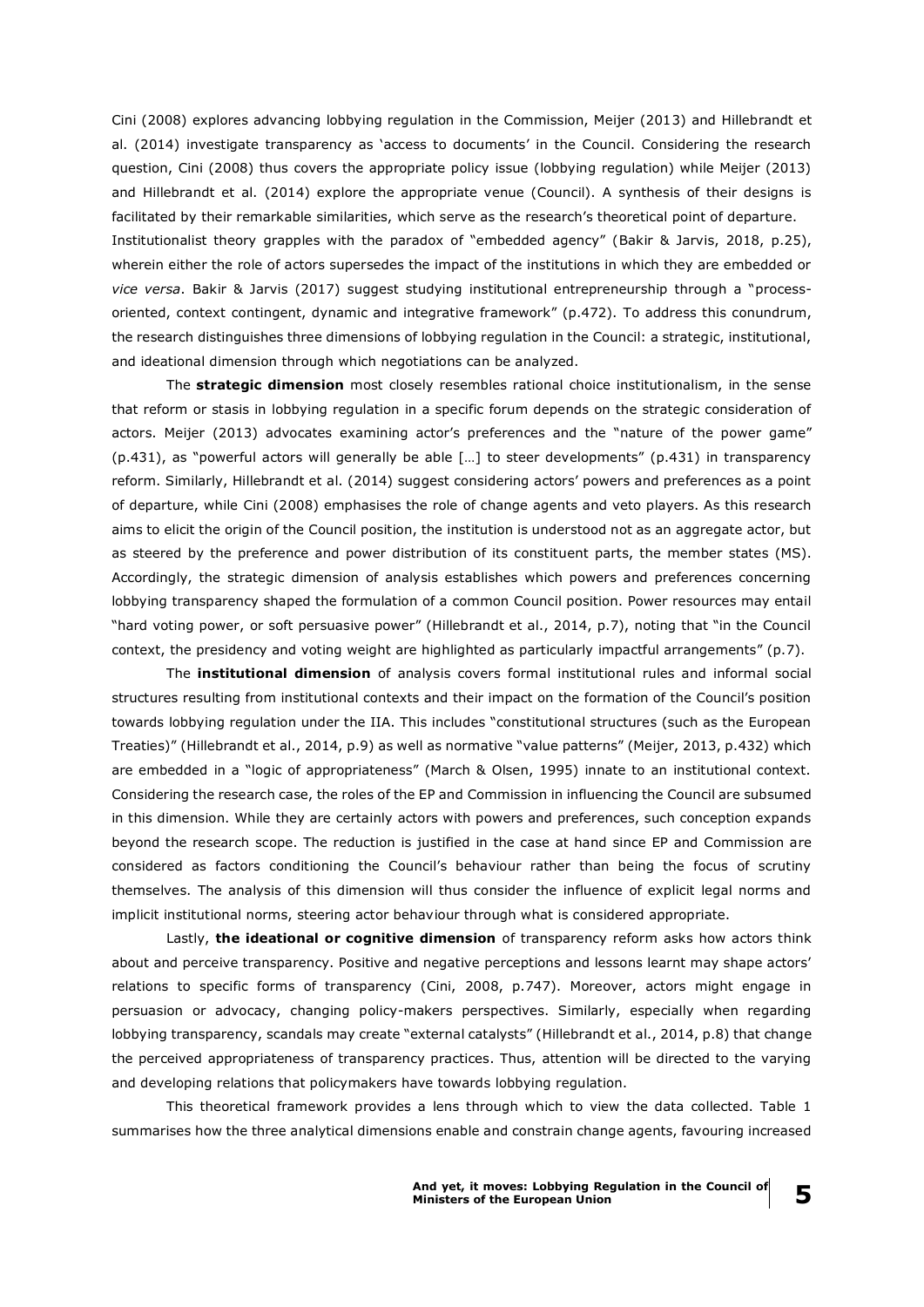lobbying transparency in the Council and veto players that are averse to reform. The following section embeds the research case in a brief contextualisation before the methodology is explained.

**Table 1: Theoretical Framework**

| Actors (independent variable)                                          | <b>Factors (intervening variable)</b>                                                                                                                                                                    | <b>Outcome (dependent variable)</b>                                                                        |
|------------------------------------------------------------------------|----------------------------------------------------------------------------------------------------------------------------------------------------------------------------------------------------------|------------------------------------------------------------------------------------------------------------|
| <b>Change agents:</b> pro-transparency<br>Member States in the Council | <b>Strategic dimension: preferences</b><br>and power resources                                                                                                                                           | Council commitment to the Inter-<br>Institutional Agreement establishing<br>a common Transparency Register |
|                                                                        | Ideational dimension: influence of<br>advocacy (NGOs, interest<br>representatives), public<br>expectations, scandals, changing<br>frames of lobbying transparency                                        |                                                                                                            |
| Veto players: transparency-averse<br>Member States in the Council      | <b>Institutional dimension: formal</b><br>institutional rules and informal value<br>patterns in the institutional context,<br>influence of others institutional<br>actors (EP, Commission,<br>Ombudsman) |                                                                                                            |

## **4. Methodology**

## **4.1 Contextualising the case**

The Transparency Register originates from the European Transparency Initiative (ETI) in 2005 and was introduced by Commission Vice-President Kallas. In close exchange with the Alliance for Lobbying Transparency and Ethics Regulation (ALTER-EU), a collective of transparency NGOs, Kallas identified an accountability gap in EU policy-making i.e. a lack of transparency surrounding Brussels' estimated population of 15,000 lobbyists (Milicevic, 2017, p.82; Greenwood & Dreger, 2013). Thus, a voluntary registration of lobbyists was introduced, in which entities would disclose "who they represent, […] their mission and how they are funded" (Milicevic, 2017, p.83). This prompted a renewed debate over lobbying regulation in the EP in 2007, culminating in calls for an inter-institutional joint TR (Dinan, 2021). While EP and Commission invited the Council to join negotiations in 2008, it declined, indicating lacking political will. Meanwhile, Commission and EP concluded consecutive IIA's in 2011 and 2014 on iterations of a joint TR. While several scholars provide intricate accounts and evaluations of this process, the focus of this research lies not in policy-evaluation but in tracing the Council's entry to the stage (Dinan, 2021; Greenwood & Dreger, 2013; Milicevic, 2017). The three notable elements emerging from the context are the EP's and Commission's institutional entrepreneurship in advancing lobbying regulation, the pronounced role of NGOs and the increasingly assertive narrative of addressing a lack of accountability in the EU through increased lobbying transparency.

Against this backdrop the Council changed first from an observer to the TR reform in 2012 to entering inter-institutional negotiations in 2017. This change of mind and the consequent arduous negotiations, culminating in a tripartite IIA including the Council in December 2020, remain puzzling, particularly considering the Council's initial lack of enthusiasm in 2008. Dinan (2021) argues that even in 2016, EP and Commission "have shown little political appetite to move this forward and deal with the exclusion of the Council" (p.240). Moreover, negotiations stalled entirely in 2018, resuming only after the 2019 EP elections under a new Commission.

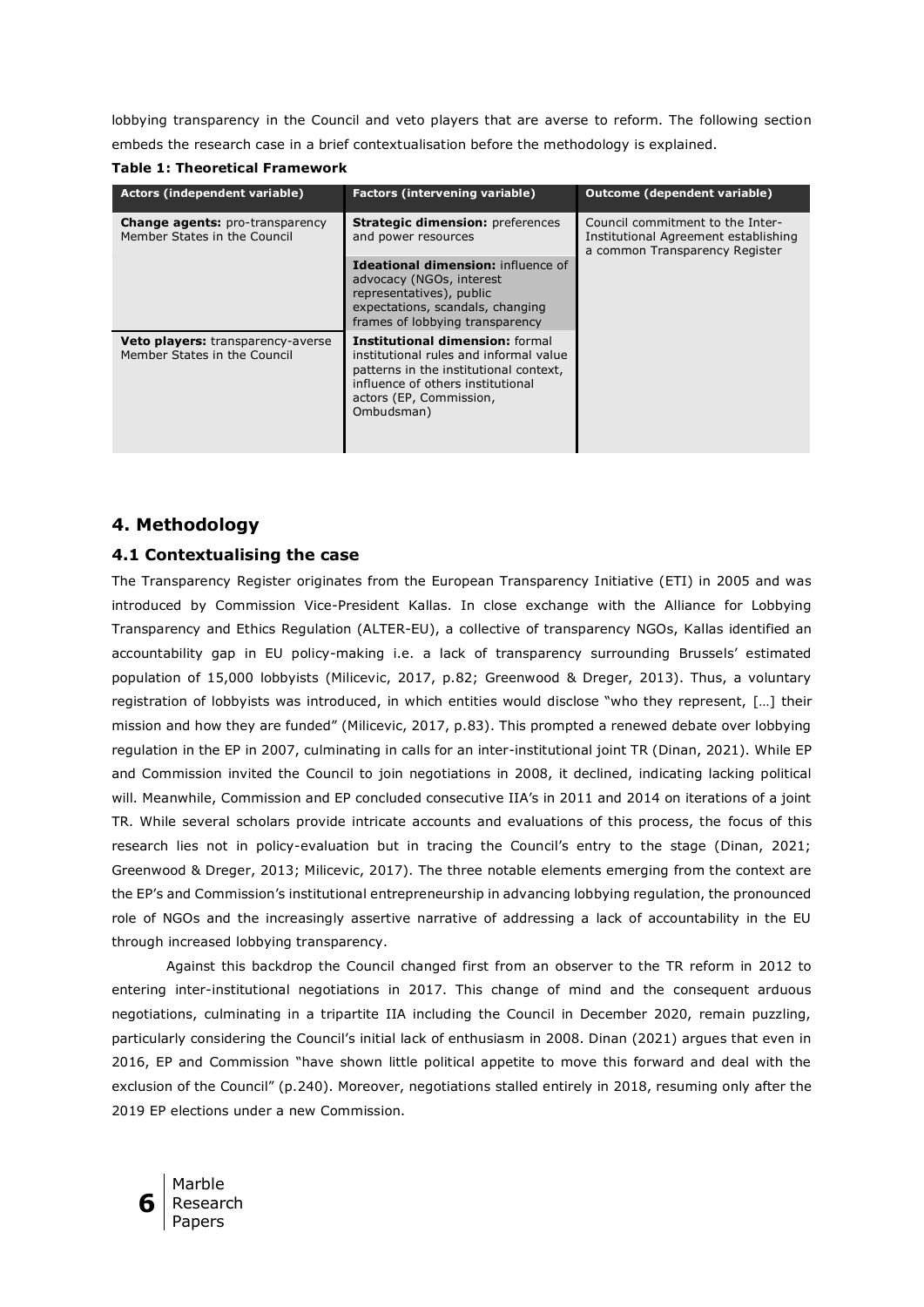This assessment of political lethargy and apparent contestation makes the eventual agreement in 2021 puzzling. Nevertheless, under the agreement adopted in 2021, the Council commits its General Secretariat to a principle of conditionality whereby officials may only meet registered lobbyists. Moreover, registered lobbyists are granted access to thematic briefings and access to Council premises. Most interestingly however, as it touches upon the diplomatic services of the MS themselves and is thus the least expected commitment, a voluntary political declaration was issued that commits forthcoming and sitting Council Presidencies to apply conditionality to the respective permanent representatives and their deputies. Thus, permanent representatives may only meet registered lobbyists six months prior to and during their Presidency. While the commitment of including the Secretariat is not particularly astounding as it does not infringe on national sovereignty, the inclusion of top-level diplomats, albeit it voluntary and time-restricted, remains a puzzling outcome that warrants closer scrutiny.

The Council joining the Transparency Register is considered a landmark step for the institution in terms of lobbying transparency. From this follows that the research focuses on a single-case study design that is idiographic in nature to satisfy the complexity of the unique phenomenon (Rickert, 1915; Windelband, 1894/1904). Hence, the idiographic scope allows this research to provide an in-depth and explanatory analysis of the specific case at hand instead of deducing nomothetic patterns for a wider population of cases (Lindlof, 2008; Tsoukas, 1987).

Therefore, touching upon a novel development, the research presents a unique case, raising the question of defining the case specifically, rather than its selection. While one might conceive the entire timespan from the EP's invitation for the Council to join negotiations in 2008 as one ongoing process, this research instead delineates the case from the formulation of the Commission proposal initiating negotiations in 2016 to the eventual agreement in 2020. This case selection combines the analytical value of a timespan of intensive deliberation in the Council with the practical feasibility of available interviewees.

#### **4.2 Data Collection & Analysis**

To approach the research question, semi-structured elite interviews were chosen as the primary source of data. This is underpinned by both theoretical and pragmatic concerns. Non-random sampling of elite interviewees is a suitable choice for the research design, as the research aims at "identifying the individuals or institutions responsible for causing particular action" (Mosley, 2013, p.113). While Richards (1996) points out the potential pitfall in establishing 'truth' based on inherently subjective elite interview data, their subjectivity is arguably a strength considering the research goal. Recalling the study's aim to scrutinize actor behaviour as influenced by ideational and institutional factors, welcoming actors' "perceptions, beliefs and ideologies" (Richards, 1996, p.199) enables the analysis to consider influential factors that are rarely officially documented. Indeed, this research considers elite interviews a valuable source as "accurate and honest reflection of […] beliefs, activities and opinions" (Monaghan, 2008, p.46; Bouza Garcia, 2015) providing a "means to probe beyond official accounts" (Tansey, 2007, p.767).

With reliability as the maxim, a sample of interviewees was selected. Concretely, the General Affairs Working Group (GAG) was identified as the locus of deliberation on the Council's position towards the TR. Accordingly, all 27 permanent representations were contacted, outlining the scope of the research and requesting interviews with the officials responsible for the file. Interviewees were encouraged to propose suitable contacts themselves, to increase the validity of the interviews through snowball sampling (Goodman, 1961; Goldstein, 2003). While ten permanent representations replied, due to availability or recent personnel changes on the relevant post, a total of nine officials from six different permanent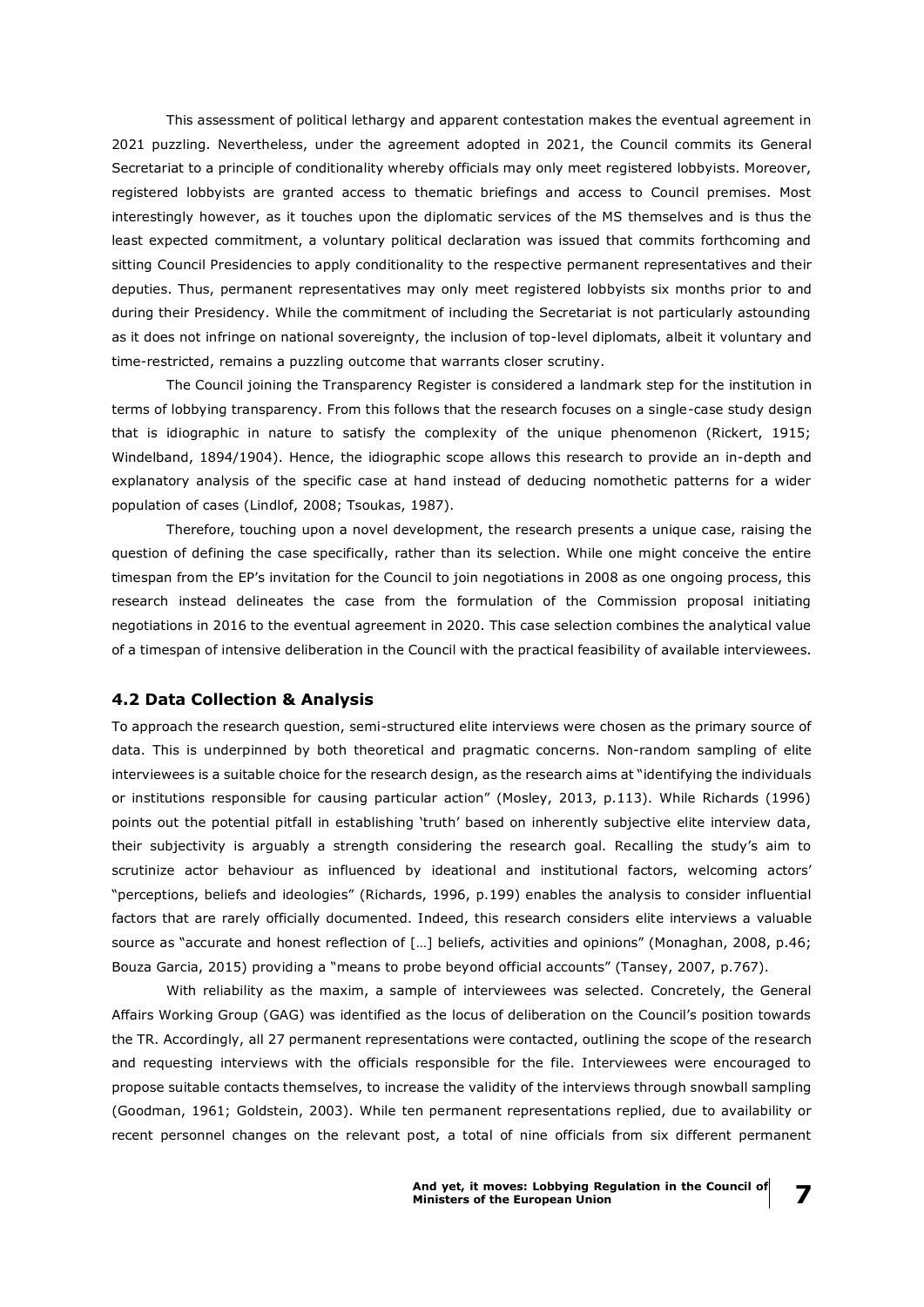representations (Finland, Netherlands, Sweden, Austria, Portugal, Luxembourg) was interviewed. An insider sample was established, consisting of permanent representation officials that were engaged with deliberations on the TR on a frequent basis, affirming their reliability as first-hand witnesses (Tansey, 2007). To triangulate the data, a second sample of transparency stakeholders outside the Council was identified. Drawing on prominent actors in the debate on EU lobbying regulation, the Ombudsman's office, the EP Committee on Constitutional Affairs, public affairs organizations, and NGOs were contacted (Dinan, 2021). This yielded a sample consisting of an inquiries officer at the Ombudsman's office, an EP legal advisor, two NGO campaigners from TransparencyInternational and the ALTER-EU steering committee and the president of SEAP, a major public affairs organization.

The choice for semi-structured open-ended interview questions was informed by two considerations. Firstly, Aberbach & Rockman (2003) argue, that open-ended questions are particularly helpful in research based upon little existing literature. Since the research investigates "abstract and complex issues in a relatively uncharted area" (Aberbach & Rockman, 2003, p.674) open-ended questions favour the exploratory nature of the research. Secondly, open-ended questions are arguably the most valid data source for an institutionalist approach that considers actor preferences but also their perception of institutional and social norms. In aiming to elicit actors' considerations it is thus indispensable to allow them to "organize their answers in their own frameworks" (Aberbach & Rockman, 2003, p.674).

To analyze the amassed interviews, they were transcribed and coded with both deductive codes previously established as probable determinants in the theoretical framework, and inductive codes, where trends emerged from the data that were not theoretically anticipated (Wisker, 2009, p.92). Consequently, groups of codes relating to similar phenomena were axially coded (Corbin & Strauss, 2008; Rubin & Rubin, 2012) and subsequently assigned to the three analytical dimensions established in the theoretical framework. In analyzing the data, interviews were triangulated along two criteria. Firstly, accounts from different MS that hold diverging transparency preferences were compared to mitigate bias. Indeed, the responsiveness of permanent representations had introduced a pro-transparency bias, overrepresenting pro-transparency MS (Netherlands, Sweden, Finland). Secondly, Council interviewees were critically compared with outsider interviewees to assess convergence and differences. This reduces the distortive effect of individual actors misrepresenting their position (Monaghan, 2008) and from faulty memories (Richards, 1996), which are both significant risks considering the ethical sensitivity of lobbying regulation and the large timeframe of negotiations. The following section explores the obtained original data analytically.

## **5. Analysis**

This section explores the data obtained from semi-structured interviews through the indicated analytical lens. Hence, interview data is examined according to a strategic, institutional, and ideational dimension. Moreover, interview data are triangulated amongst each other and with secondary sources, as well as tentatively related to existing concepts from the academic debate.

#### **5.1 Strategic Dimension**

To identify preferences of MS concerning joining the TR as the Council, I draw on the responses from nine officials of six permanent representations. All interviewees were asked for their MS's perspective and underlying motivation on the issue, as well as their perception on the distribution of other state

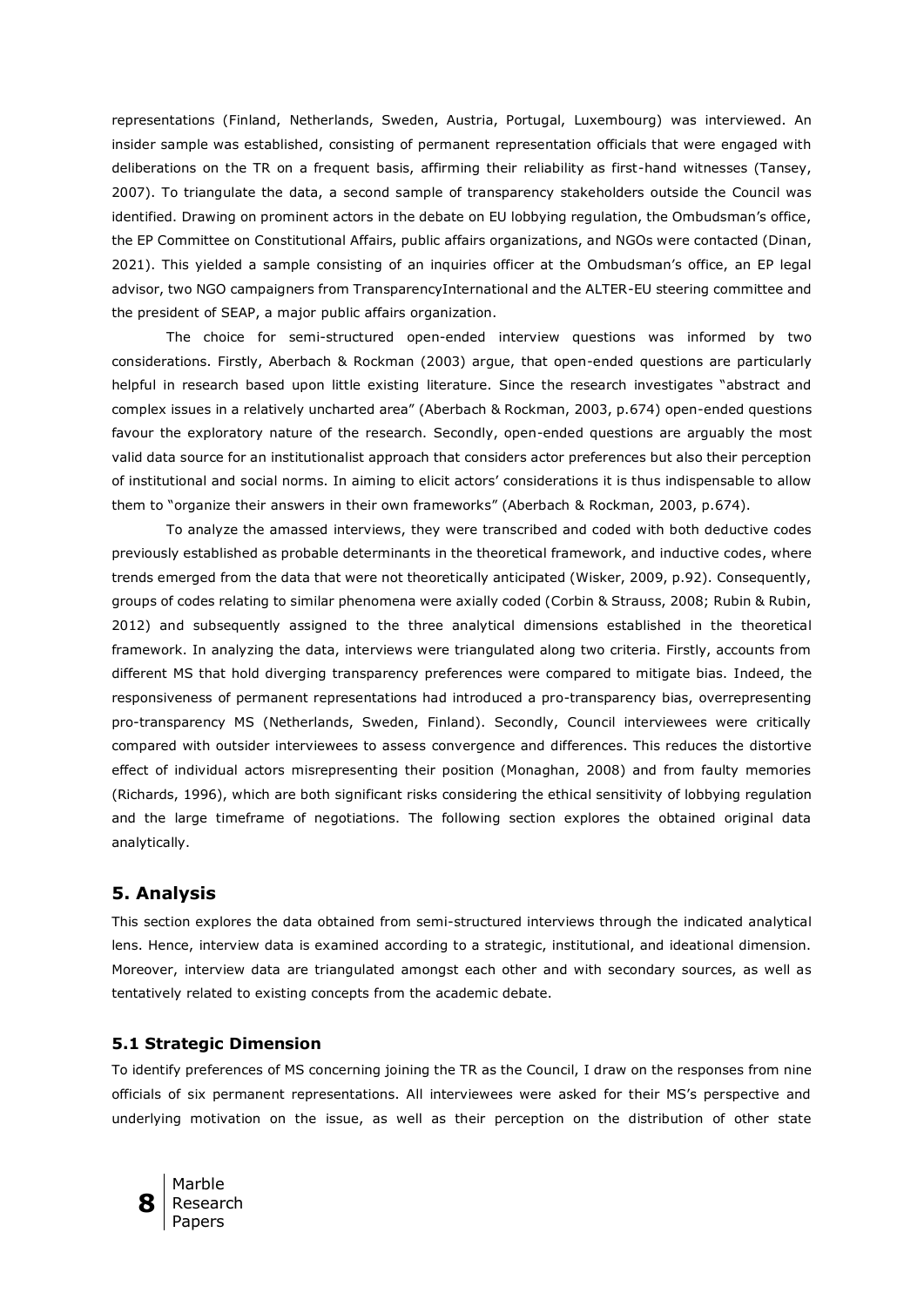preferences. Generally, one can distinguish between overarching preferences towards lobbying transparency of a political nature, and technical preferences concerning functional details.

Comparing the Commission proposal and the Council's revision thereof, the primary preference of the Council becomes evident. The Commission foresaw a principal of conditionality, requiring officials to meet only with registered lobbyists, to extend to Member State's permanent representatives and their deputies during and before their Council Presidency (Commission, COM (2016) 627). Conversely, the Council's revision ruled out any binding consequences of the IIA influencing MS officials, claiming their conduct an exclusive national competence (Council of the European Union, 15332/17). This primary concern to preserve MS sovereignty over the conduct of their diplomatic affairs featured prominently in interviews. Universally, interviewees stressed that MS were not willing to concede control over their diplomatic services to institutional control outside their capitals. While "some Member States had less problems with more binding rules" (Interview Sweden) even traditionally fervent transparency champions had reservations, as a Swedish source discloses "we do not want things to go into a federal direction in that sense […] we were quite keen on a voluntary commitment". This dimension mirrors the tension of the Council being a supranational legislative organ while preserving its intergovernmental nature. Indeed, the conditionality principle was identified universally as the main token in an institutional tug of war. Thus, the collective aversion of MS to cede this control in the IIA can be firmly established as the dominant preference of MS collectively.

Beyond this broadly shared aversion, more nuanced preferences emerge shifting towards more concrete aspects of transparency. A decisive emphasis was placed on a "national administrative culture" (Interview Portugal), or a "transparency and openness culture" (Interview Sweden) throughout most interviews, as the determinant of MS' preferences. Accordingly, MS with a tradition of strong freedom of information (FOI) laws or other forms of comprehensive domestic political transparency practices were identified as more supportive of lobbying transparency. Conversely, MS with less established transparency practices were generally more sceptical of lobbying transparency, with a Portuguese source indicating:

It is mostly the Nordics who are in favour, the Scandinavians, less so to the South and the East, you can put them in groups really.

This closely resembles the preferences identified by Hillebrandt et al. (2014), Bjurulf & Elgström (2004) and Grønbech-Jensen (1998) relating to other forms of Council transparency. Indeed, these studies similarly identify a small coalition of Scandinavian and Northern-European MS opposite a majority of rather transparency-averse MS.

Considering strategic calculations, two preferences emerged prominently. First, both transparency-averse and pro-transparency interviewees repeatedly stressed their concern for the administrative burden that commitments to lobbying transparency could entail:

It was important for us to see how much of an administrative burden […] it would put on those MS, especially their permanent representations. (Interview Luxembourg)

This argument features similarly in literature on the introduction of lobbying regulation. A second concern was that of creating barriers to entry. This emphasises the administrative burden imposed on interest

**9**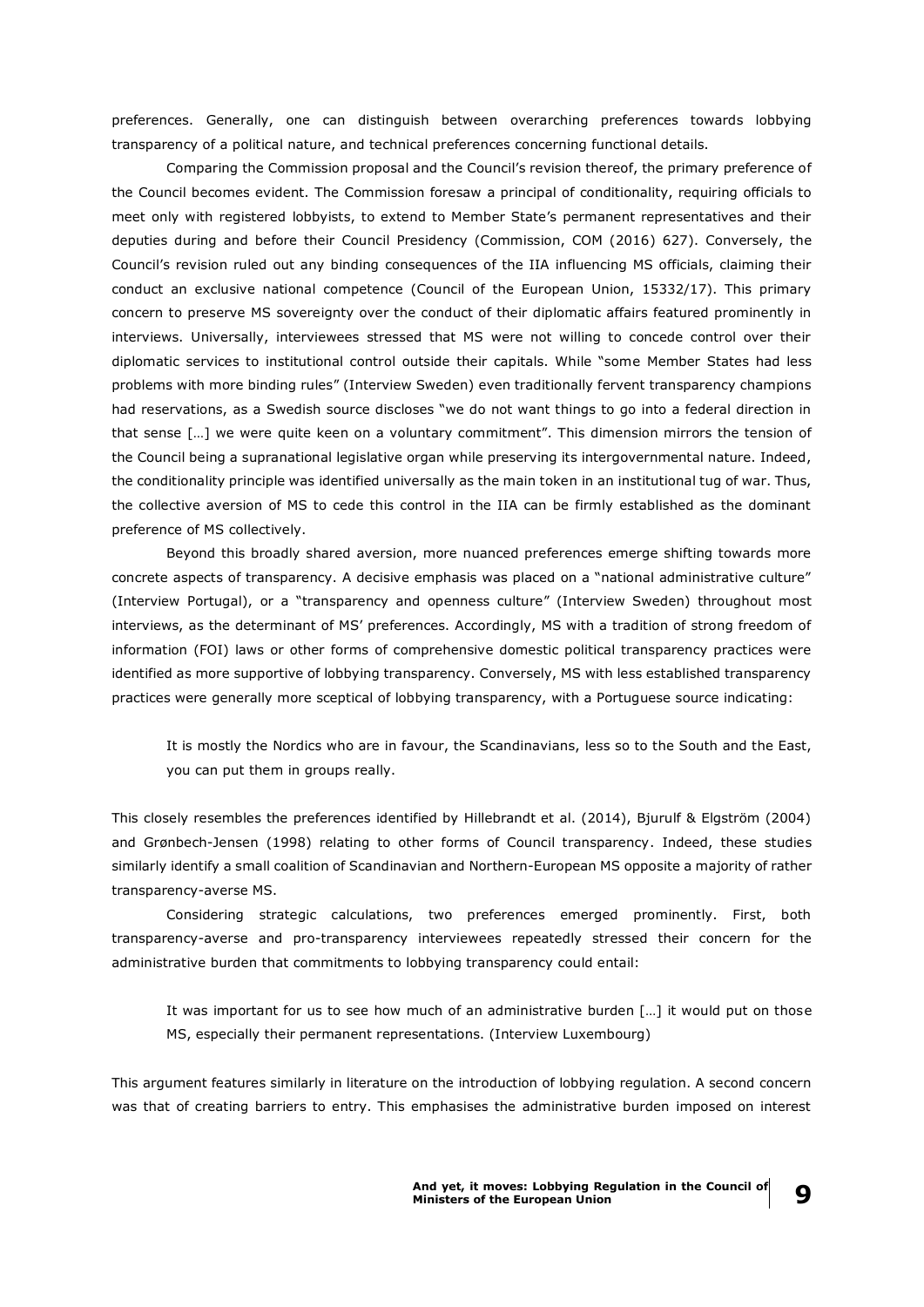representatives approaching the Council. Accordingly, some MS were concerned with penalizing less organized or funded interests, through arbitrary registration efforts. A Swedish source recalls:

We really wanted to have clarity, that if you are on the other side and you want to have access to policy makers, how much time and resources does it take to get this access.

While this is mirrored in earlier studies on the introduction of lobbying regulation (Crepaz, 2017; Chari et al. 2010), outsider sources question the argument's validity. Notably, both a campaigner of TransparencyInternational and Wes Himes, President of SEAP, indicated that while 'barriers to entry' might be advanced as an earnest argument, they are similarly easily used as excuses by transparency-averse actors. However, both Council sources that raised this argument admitted, that their scepticism faded after assessing the limited scope of the entries to barrier created.

Having established the most prominent preferences, attention must be paid to the power structure underlying those preferences. Interviewees were asked for the general distribution of support for the TR in the Council, with probes raising the role of Presidencies, veto threats and coalition-building. While some respondents claimed a general political willingness of the Council, interviewees indicated that there was only a small "proactive group of member states" (Interview Portugal) pushing for lobbying transparency, while other MS "were more sceptical" (Interview Finland). Indeed, an outsider source suggests achieving convergence in the Council "must have been quite challenging" (Interview SEAP).

On the role of Presidencies, two themes emerge. Firstly, interviewees suggested that Presidencies utilize agenda-setting to keep issues relevant. Notably, the Dutch and Finnish Presidencies were identified as keen promoters of a transparency agenda. However, most interviewees stressed that the power of the Presidency lies rather in deal-brokering, than influencing the content of agreements substantively. The institutional norm of having to act as "honest brokers" (Interview Portugal) was recurringly emphasised. Notably, beyond a political interest in transparency, interviewees also pointed out the incentive of concluding agreements as a driver for Presidencies promoting the IIA:

When preparing a Presidency, […] they want to finish a negotiation, they want to conclude legislation. They will pick and prioritize issues that they know they can conclude. (Interview Sweden)

The German Presidency was mentioned repeatedly, as having efficiently led negotiations to a conclusion. As Germany is not traditionally a strong proponent of lobbying transparency, this was most likely due to identifying the IIA as a Presidency "deliverable" (Interview Luxembourg). Indeed, an interviewee indicated the power resources used to that end:

Germany […] they have a weight in the Council, and because of that influence they can make bridges and ask people to engage. (Interview Portugal)

Bailer (2010) identifies a MS's voting weight, resources and bargaining skillas important powers for an effective "mediator-strategy" (Howard Grøn & Wivel, 2011, p.536). The German Presidency ticks all these boxes in the case at hand, with interviewees suggesting that Germany's respective size, manpower on the

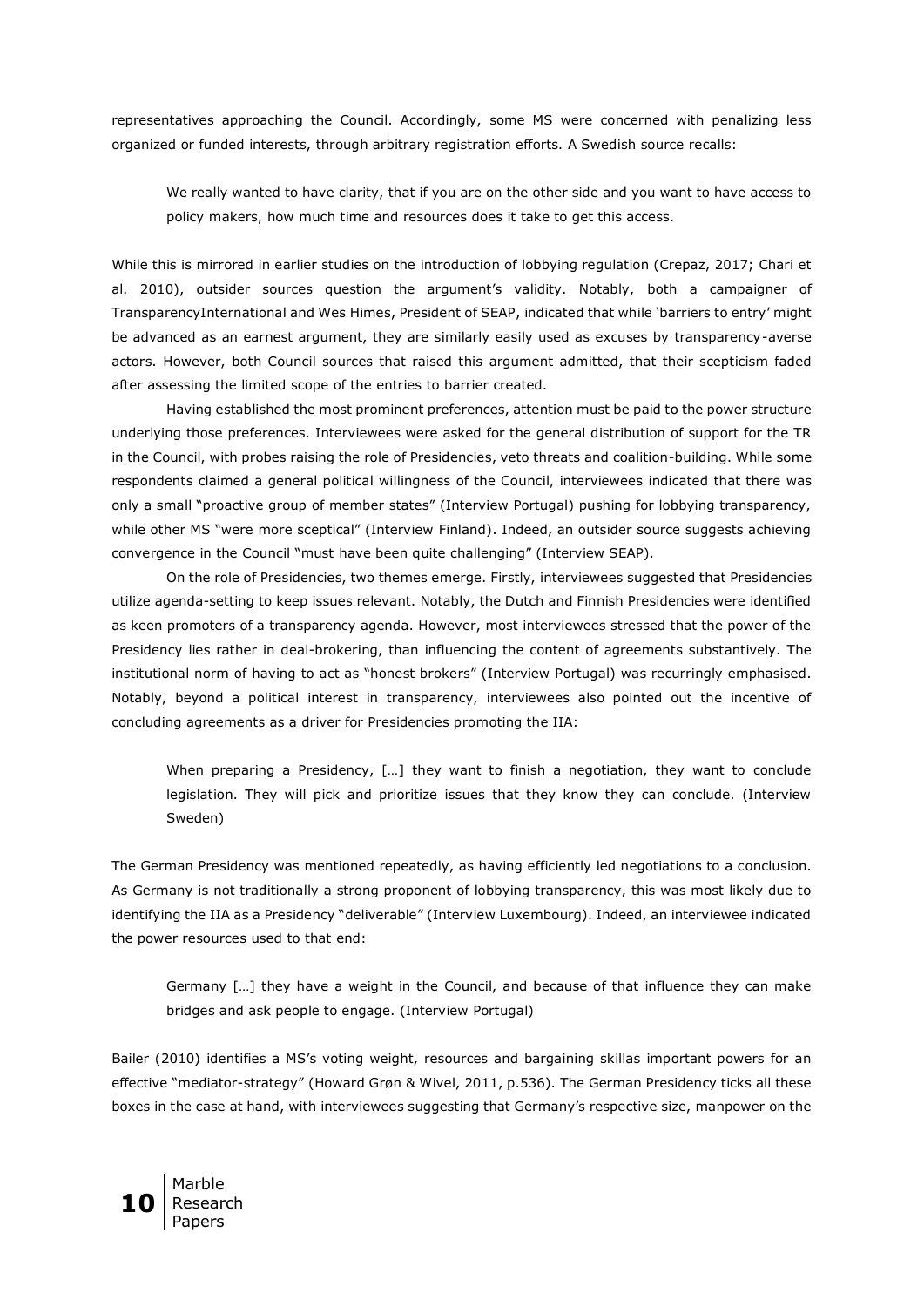file, and intricate knowledge of inner-Council positions were decisive in concluding negotiations (Interview Portugal; Interview Sweden).

Strategic veto-threats as a power resource in Council negotiations (Finke, 2007) did not emerge in interview responses. While some sources mention that sceptical countries were weighing their options, no divergence to a general Council position emerged so sharply as to warrant a veto (Interview Luxembourg). This was likely averted by the sceptical majority of MS, that ensured that no drastic institutional change was probable. Coalition-building on the other hand featured very prominently, with an interviewee disclosing "we did have exchanges with like-minded countries" (Interview Sweden). While a pro-transparency coalition can be readily identified, having issued two non-papers on transparency in the Council in 2015 and 2020, the remaining MS appear rather diffuse. An Austrian source indicates that "rather interesting coalitions formed" hinting that on the issue of lobbying the dichotomy between proand anti-transparency MS established in other domains of Council transparency (Hillebrandt et al., 2014) was less pronounced. Similarly, "there was no coordinated response, rather individual objections" (Interview Sweden). This might be due to the patchwork nature of lobbying regulation in Europe or the relative novelty of the issue in the Council, resulting in less stable preferences. Indeed, Hillebrandt et al. (2014) show how entrenched positions on transparency take time to develop.

Concluding, preferences in the Council can be summarised on a political and technical level. Accordingly, a majority of MS fundamentally opposed ceding sovereignty over the conduct of their permanent representatives. Beyond this universal conviction, different coalitions emerged which favoured or opposed lobbying regulation on grounds of their domestic administrative culture, with a majority of MS sceptical of change. Technical concerns over the administrative burden and potential barriers to entry were raised as inhibiting, but not insuperable. Concerning power distribution, the voting weight of the transparency-averse majority explains the cautious approach of the Council well. This convergence of sceptical preferences also explains the absence of veto-threats. However, agenda-setting of transparencyminded Presidencies and the conclusion-oriented bargaining of the German Presidency emerged as facilitators that progressed the file.

#### **5.2 Institutional Dimension**

Considering the analysis of preferences, a purely rationalist explanation of the commitment to lobbying transparency remains puzzling. Thus, contextual factors arising from the institutional setting are considered. Three main trends emerge from the data on institutional considerations that influenced the Council position on the IIA. The first is the influence of the Commission and the EP in shaping the Council position. Secondly, the legal structure of the IIA as both a facilitator and a constraint to agreement is discussed. Thirdly, the values of sincere cooperation and the resulting logic of appropriateness are elaborated.

As an inter-institutional agreement, the Council can be expected to be influenced by the cosignatories of the agreement. The roles of Commission and EP are thus examined in turn. After issuing the invitation for the Council to join a common lobbying regulation scheme in 2008, the EP was expected to constitute a "champion of EU transparency" (Hillebrandt et al., 2014, p.21) *vis-à-vis* the Council. However, most interviewees indicated that the EP was constrained in pushing the Council for concessions by much of the same concerns as those voiced inside the Council. Indeed, the EP quite fervently defended its freedom of mandate (Interview EP Advisor), liberating MEPs (to some degree) from binding obligations concerning their meetings with interest representatives. This insistence on an institutional prerogative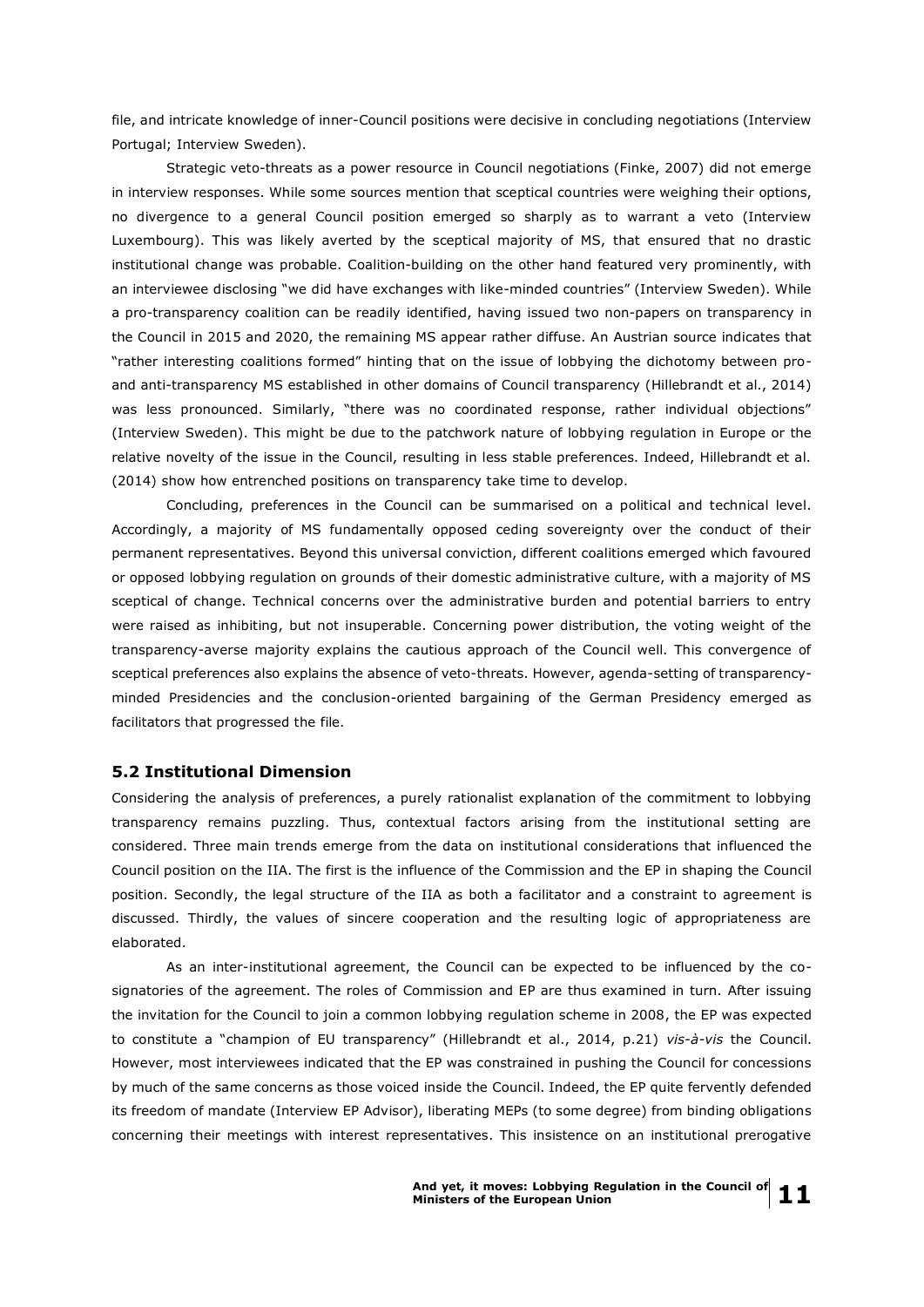arguably mirrors the Council's defensive discourse on its institutional specificities surrounding sovereignty. Moreover, a legal advisor in the EP suggested that while the left-leaning party spectrum was uniformly asking for more comprehensive transparency provisions, there was considerable political contestation in the centre-right party spectrum weakening the EP's common voice significantly. The interviewee indicated that:

There is a clear centre-left to centre-right divide on this issue, and even a cross-country difference in the Parliament. (Interview EP Advisor)

Thus, the EP was constrained as a scrutiny actor *vis-à-vis* the Council due to a mix of internal contestation and insistence on its own institutional particularity.

As initiator of the proposal opening inter-institutional negotiations in 2016, the Commission takes a prominent role as policy entrepreneur. Particularly, the agency of President Juncker and Commissioner Timmermans on invoking the TR deliberations were emphasised in interviews. However, Council sources unanimously assessed the Commission's approach as strong-arming, which resonated badly within the Council. It was mentioned, "There was a sense that we would have to follow the orders of the Commission" (Interview Sweden), which antagonized Council actors. Consequently, Timmermans' ambitions were frustrated by a reluctance to comprehensive reform in EP and Council. Both institutions' insistence on their respective institutional prerogatives exempting permanent representatives and Members of the EP from the conditionality principle lead to an abandonment of negotiations until the election in 2019 (Interview Finland). Universally, Council interviewees indicated that the new Commission proved a catalyst for negotiations, adopting a *laissez-faire* approach to institutional peculiarities. "From here on, it went fairly smooth" an Austrian interviewee says. Notably, also "the legal architecture, which was very debated, changed" (Interview Portugal) allowing institutions to conclude individual decisions complementing the IIA. This was pointed out as beneficial, as "[Vice-President] Jourova agreed taking into account the specificities of each institution" (Interview Portugal) servicing the Council's perspective that "the Commission should commit to what they think, and we should be able to define what we think" (Interview Sweden). In conclusion, a change of portfolios in the Commission and a more *laissez-faire* negotiation approach, facilitated convergence.

Regarding the legal architecture, "constitutional structures (such as the European treaties)" (Hillebrandt et al., 2014, p.9) are hypothesized as change-inhibiting in shaping Council transparency. Most interviewees disclosed that the question of an adequate legal basis, upon which to construct lobbying regulation was a cornerstone of deliberations. The Council successfully established that currently the Treaties do not suffice to introduce binding rules for MS on this issue. This was formalized in the Council's Legal Service's opinion in 2017 (Legal analysis 5151/17), ruling out the possibility of inter-institutional arrangements resulting in enforceable duties for MS officials. Interviewees indicated that this legal argument considerably facilitated their entry into negotiations as it significantly reduced the feasible scope of what the Commission had envisaged. Thus, this tightly circumscribed mandate left little room for negotiations to manoeuvre into a direction that was unfavourable to a Council majority. Notably, an outsider interviewee called the legal obstacle into question, dubbing it oddly convenient for transparencyaverse actors:

**12** Marble Research Papers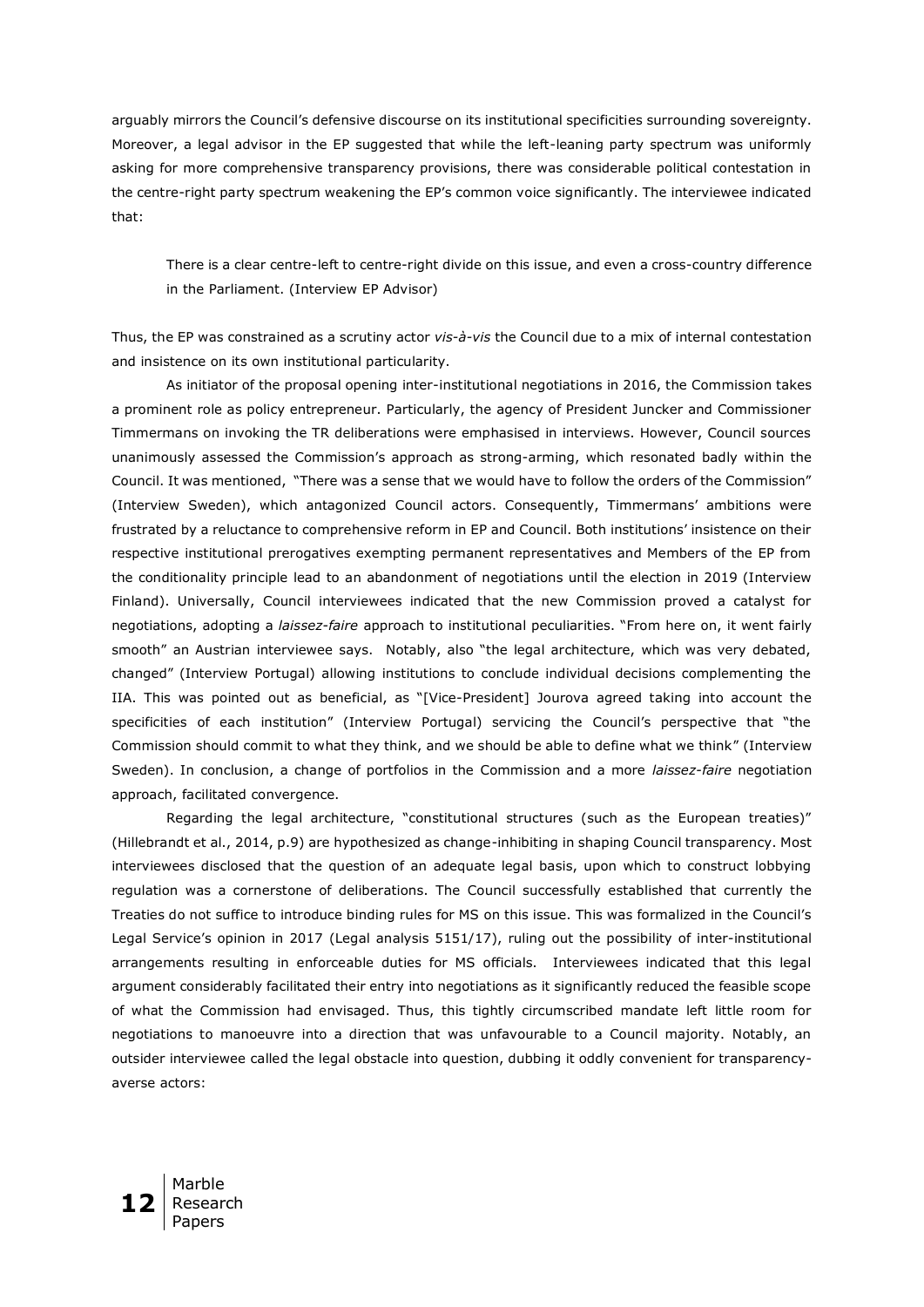I did not feel it was a particularly credible legal argument. It felt more like they [the Council] were looking for an excuse not to engage fully in these negotiations, than a serious legal concern. If there was an institutional will, they would have found a way, for something that is based in law. (Interview Ombudsman's office)

Similarly, legal experts on the Meijers Committee hold it to be "inconsistent with current Council practice laid down in the 'Guidelines for handling of documents internal to the Council' which are deemed applicable to member states as members of the Council" (2020, p.1). Conversely, the Council presented closed ranks on the issue. While one might expect that more transparency-supportive states would see more legal headspace, all Council interviewees confirmed their belief in the legal integrity of the opinion, stating to "believe it to be an honest obstacle" (Interview Finland). The legal opinion was Janus-faced since it prohibited comprehensive lobbying transparency in the Council, but significantly reduced MS's aversion to entering negotiations in the first place.

Moreover, two other -less formalized- elements emerged from the data that can partially explain why the Council joined the IIA despite diverging preferences, namely a sense of sincere cooperation and an emerging logic of appropriateness. Multiple interviewees stressed that through the precedent set by Commission and EP, who commonly integrated the TR into their transparency practices since 2011, there was a sense that the Council would eventually have to join, as "there was a notion that we would ultimately not evade this" (Interview Austria). This seems likely considering the *longue durée* of the Commission's call for a common TR, with the EP and Ombudsman chiming into this choir. Changing from the long-held observer role to participant to negotiations on the TR, was thus also an "act of good faith" (Interview Portugal). Once negotiations begun, the effort to find a common agreement was to a degree steered by the institutional "principle of sincere cooperation" (Interview Portugal), although the negotiation climate was described as rather hostile under the previous Commission. Thus, one can observe that a sense of what would be appropriate did steer Council considerations, despite the considerable reservations outlined in the strategic dimension. Thus, institutional structures seem to have shaped strategic calculations of the Council.

#### **5.3 Ideational Dimension**

The ideational dimension asks how actors in the Council perceived different ideas of lobbying transparency. Accordingly, actor's relation to new modes of lobbying transparency is considered. Such relations might be malleable to "the availability of information [that] frames and reframes debates" (Meijer, 2013, p.433). The diffusion of knowledge and changing frames of lobbying transparency are identified as possible influential factors on Council positions. In this case, the effect of advocacy, lobbying scandals, pre-existing frames, and knowledge-exchange in the Council are examined.

Dinan (2021) argues that the advancement of EU lobbying regulation has been fervently demanded by a vocal community of NGOs. Interviewee's assessments of the effect thereof on their positions seem to diminish this factor considerably. Interviewees on the Council commonly assessed the effect of advocacy on their position as "effectively zero" (Interview Sweden), which was affirmed by a Portuguese interviewee disclosing that "there was some pressure, but on these kinds of matters they do not have the effect they want to". NGO interviewees seem to confirm this, pessimistically comparing their efforts in talking to permanent representation staff about lobbying transparency to "nailing jelly to a wall" (Interview Lobbycontrol). However, the Netherlands and Finland indicated more structured contact with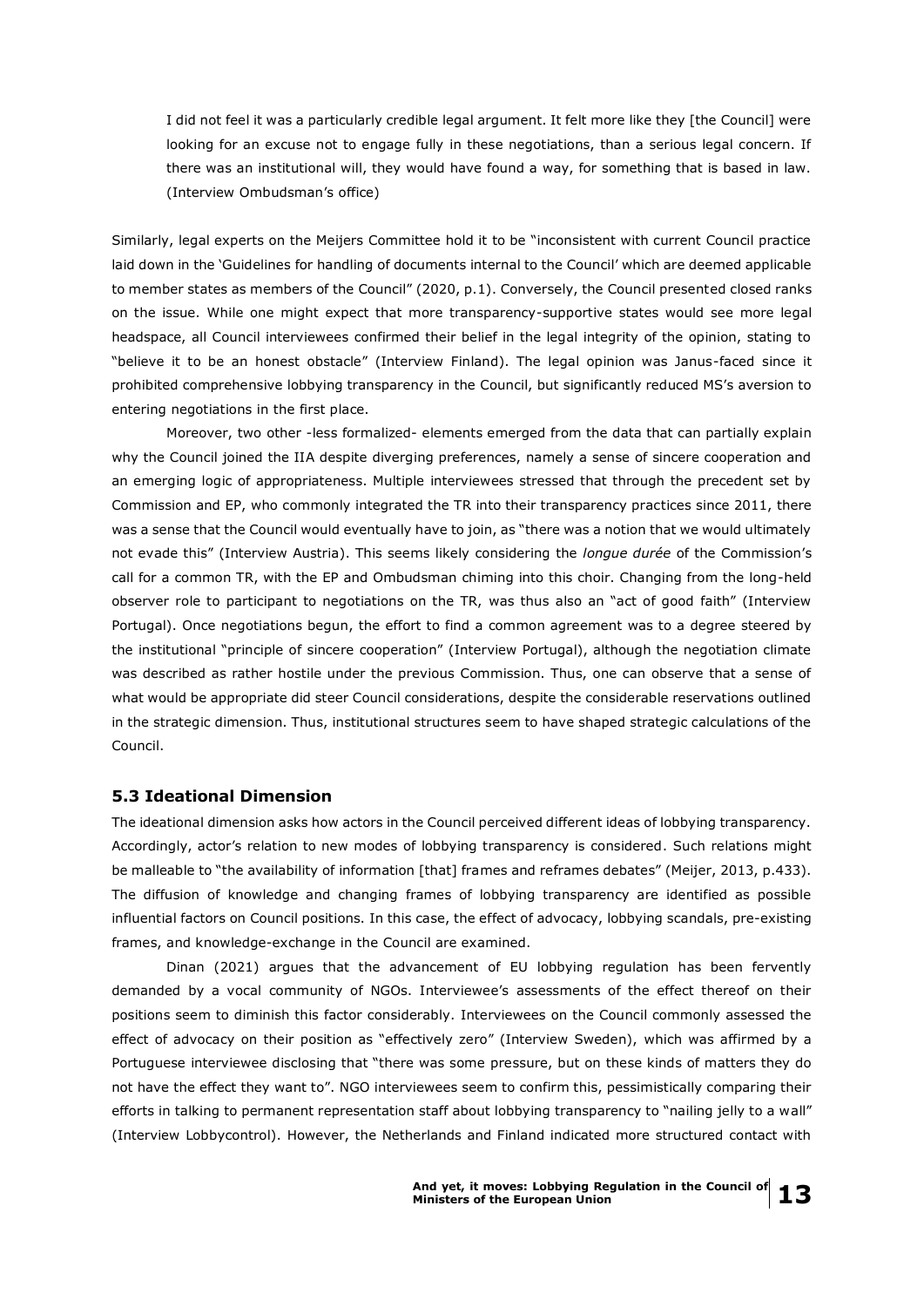pro-transparency NGOs, due to the convergence of their transparency goals. Indeed, a Finnish official confirmed exchanges with TransparencyInternational before the Finnish Presidency, which likely sought support for its transparency agenda. While the "drumbeat of transparency" (Interview SEAP) created by vocal pro-transparency groups and public affairs organizations, was likely heard by policymakers, evidence on its influence is ambiguous. Similarly, while scandals feature prominently as catalysts in literature on the introduction of lobbying regulation (Holman & Luneburg, 2012), no such case appears to have triggered a sense of urgency in the Council concerning the TR.

Relating back to the transparency-averse preferences examined under the strategic dimension, a frame of lobbying transparency held by some MS adds further depth to the role of domestic administrative culture in explaining the wide-spread reluctance towards more comprehensive reform. Namely, lobby transparency was framed as a potential danger and political burden. Interestingly, two interviewees emphasize a negative connotation of transparency:

Some MS, they do not want to show the influence of external factors. This kind of dark side being influenced by others, it is not supposed to be official. If you publicize those meetings, you get follow-up questions. (Interview Portugal)

We have a general experience in the EU, that when the word transparency is mentioned, it is never apolitical, it is always mentioned with someone in the sights. […] So, when we are confronted with a big push on transparency, our first reaction is […] trying to see where this goes exactly. (Interview Luxembourg)

This closely resembles what Meijer (2013) identifies as cognitive uncertainty. Particularly such MS with little domestic transparency practices might be averse to reform because of uncertainty of "what the effects of new forms of transparency will be" (p.431).

This uncertainty was mitigated by two phenomena emerging from the interview data, namely norm entrepreneurship and sharing of knowledge. According to several interviewees the political declaration in which MS voluntarily sign up to implement the conditionality principle for permanent representatives and their deputies during and shortly before their Presidency, was the token that ultimately sealed the IIA. As the maximum that could be asked of skeptical MS, the voluntary nature and strict time-limit of twelve months made it digestible (Interview Portugal, Interview Luxembourg) while simultaneously satisfying the Commission as an act of good faith (Interview Portugal). While this implies successful change agency on behalf of Finland, which initiated the declaration (Interview Austria), its underlying success factors reveal even more nuanced dynamics. Arguably, the acceptance of the declaration in the Council presents the outcome of a "smart strategy" (Howard Grøn & Wivel, 2011, p.523), combining norm entrepreneurship, setting a credible precedent, and knowledge-sharing.

#### **5.4 Discussion**

Rather than establishing a positivist truth about the determinants of the Council's commitment to lobbying transparency, this analysis has elaborated several interdependent dimensions. Following the outline of the analysis, the main findings of each dimension are discussed. Subsequently, an outlook on further development of the TR in the Council is explored.

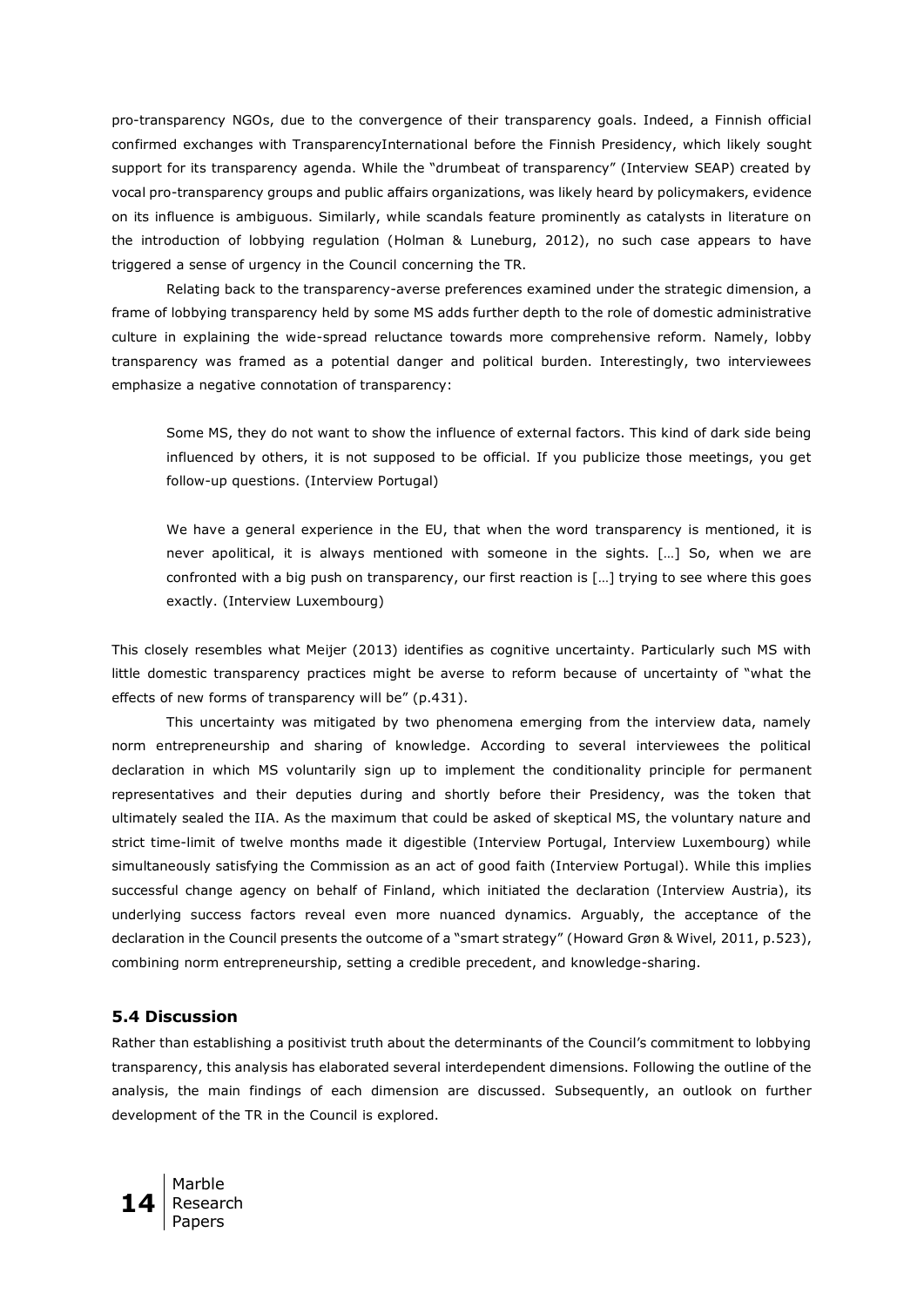The strategic dimension of analysis established prevailing preferences and power structures concerning the expansion of lobbying regulation into MS diplomatic services. Accordingly, political opposition to binding permanent representatives to mandatory transparency commitments emerged as a main interest. Moreover, the distribution of lobbying transparency preferences appears to resemble the pattern found in other transparency domains, such as access to documents of the Council, featuring a pro-active Nordic alliance and a restrictive majority. This explains well the Council's cautious approach prior to joining negotiations before 2017, as well as the restrictive response to the Commission proposal. However, this distribution fails to explain the eventual agreement.

The institutional dimension indicates ambiguous influence. On the one hand, the interpretation of the legal framework constrained the expansiveness of the eventual outcome significantly, by excluding binding commitments for permanent representations, thus narrowing the scope of change dramatically. On the other hand, in the absence of this restrictive legal interpretation, the Council would have been unlikely to negotiate at all. Moreover, interviewees stressed an increasingly pressing logic of appropriateness emerging from the precedent set by previous agreements between EP and Commission on a common TR. This appears to have constrained purely self-interested bargaining on behalf of transparency-averse MS.

The ideational dimension offers complex evidence. On the one hand, the effect of advocacy or catalytic events appears to be absent. On the other hand, actor's perceptions of transparency were shown to adapt somewhat. Notably in this respect, norm setting and practice sharing in the Council itself appear to have altered actor's perceptions. This allows for some speculation on the further development of lobbying transparency in the Council. While some respondents indicated that the skeptical spectrum of MS had committed to the maximum of what it was prepared to concede (Interview Portugal), others point to the self-propelling logic of having set a precedent. Quoting the surprising turn in voluntary commitments to the political declaration, some interviewees voice optimism for further incremental progress (Interview Sweden, Interview Finland). While transparency stakeholders, such as the consulted NGOs, SEAP and the Ombudsman's office unilaterally begrudge the outcome as a minimal compromise that failed to introduce a "great leap forward", they recognize this as a step in the right direction. Further reform must likely contend with the legal straitjacket incited by the Council and carefully consider the Council's unwavering insistence on the diplomatic sovereignty of its members. However, the political declaration, in essence resembling the original Commission proposal, but adopted through a revocable voluntary commitment presents a "fairly elegant compromise between the dimension of a European role as a legislator […] and the national role of diplomatic representation" (Interview Luxembourg). The way ahead in lobbying transparency in the Council might for the foreseeable future depend on finding such pragmatic solutions.

## **6. Conclusion**

This research aimed to explain the Council's recent commitment to lobbying transparency in the IIA on a common Transparency Register. This outcome was puzzling, given the traditionally transparency-averse demeanor of the institution. Particularly the outcome of a voluntary declaration restricting forthcoming Presidencies to meeting only registered lobbyists is surprising, as it touches upon the diplomatic sovereignty of MS.

To answer the research question, an original data set was constructed through thirteen semistructured elite-interview that yielded indispensable empirical evidence on a previously unaddressed case of research. Applying a holistic institutionalist approach, the data were analyzed along a strategic,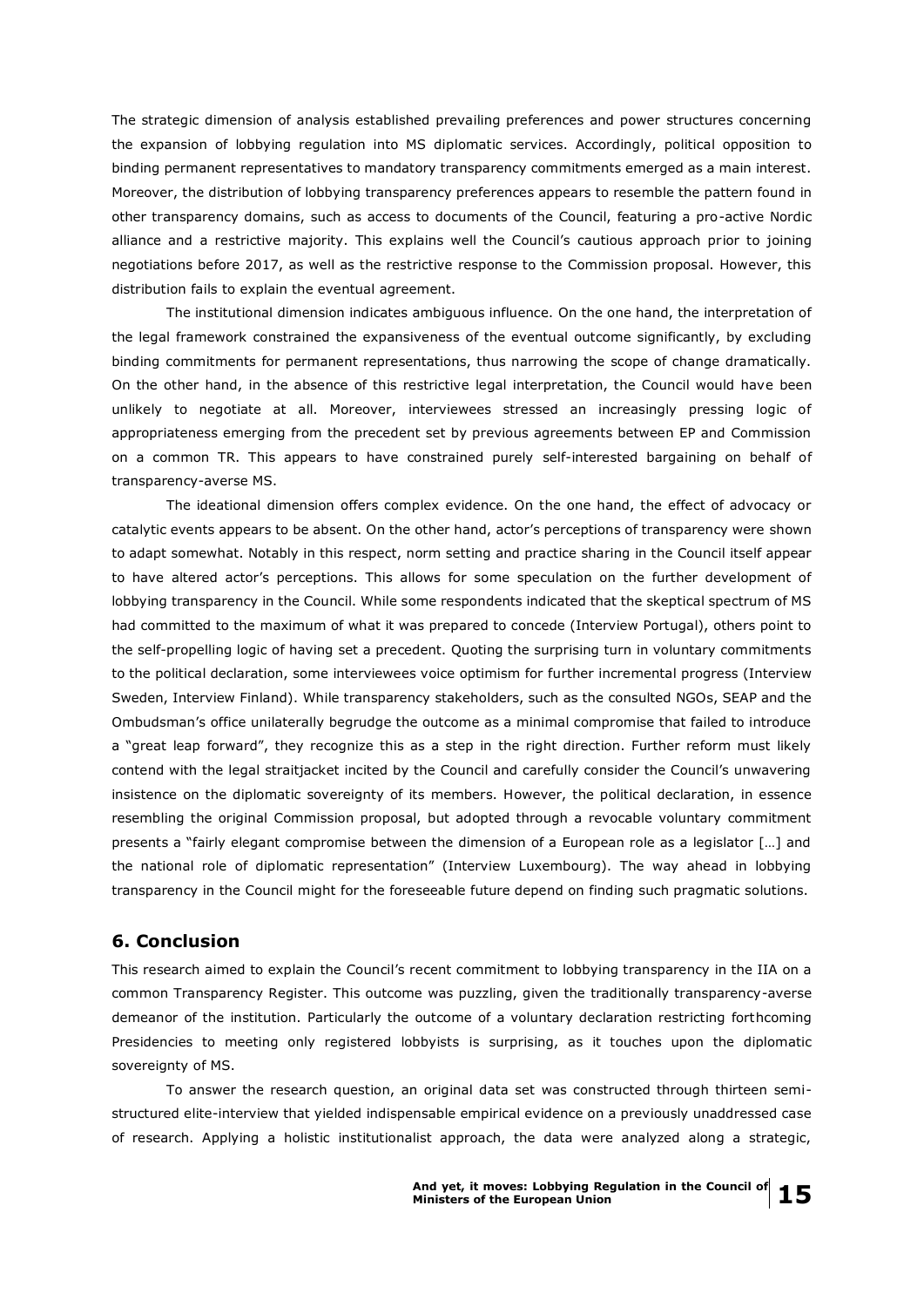institutional, and ideational dimension, revealing complex dynamics underlying the negotiation process of the TR.

The analysis showed that the general reluctance of the Council in approaching the issue of lobbying transparency roots in its self-conception as a diplomatic body, a majority of adverse preferences, and negative frames related to the administrative and the reputational burden of lobbying transparency. However, a logic of appropriateness emerging from the institutional context, regulatory precedents set by EP and Commission and the principle of sincere cooperation appear to have softened rational aversion to an agreement. Moreover, the role of norm entrepreneurship and effective bargaining by a protransparency coalition appears to have further diminished resistance. In this vein, knowledge sharing emerged as decisive in diminishing skepticism of Council actors. While advocacy and external events did not significantly affect Council members, a gradual shift in transparency preferences was observed, nonetheless. Thus, a complex picture of different interdependent factors emerges.

While the research is clearly limited in generalizability, owing to its small-N approach, it nevertheless unearthed rich data, which may serve as a launchpad for further research. Particularly, the changing cognitive relation of policymakers to lobbying transparency and the interplay between a domestic and EU transparency agenda warrant further research. Hence, the research addressed a considerable research gap, since lobbying regulation in the Council has previously not been approached analytically. Nevertheless, this study has some limitations. The most important limitation lies in the aforementioned limited sample that does not indwell all 27 representations thus bearing a certain bias. Additionally, the limited timeframe of the analysis does not consider the entire genesis of the TR. Consequently, this research encourages future research to build upon these findings and complement them to further increase its explanatory value.

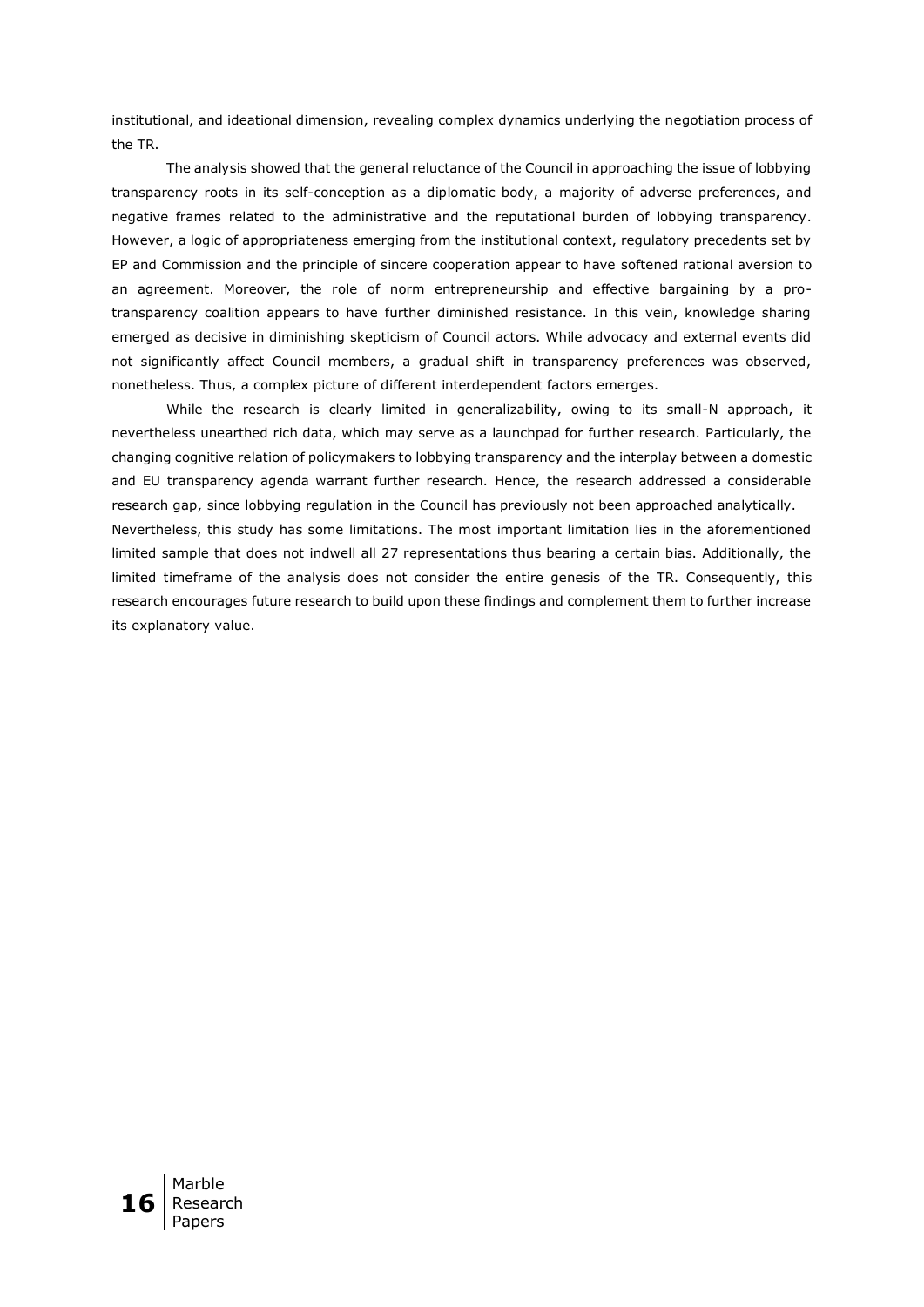### **References**

- Aberbach, J. D., & Rockman, B. A. (2002). Conducting and coding elite interviews. *Political Science and Politics*, *35*(4), 673–676.
- Anastasiadis, S., Moon, J., & Humphreys, M. (2018). Lobbying and the responsible firm: Agenda‐setting for a freshly conceptualized field. Business Ethics: A European Review, 27(3), 207-221. <https://doi.org/10.1111/beer.12180>
- Bailer, S. (2010). What factors determine bargaining power and success in EU negotiations? *Journal of European Public Policy*, *17*(5), 743-757.<https://doi.org/10.1080/13501761003748765>
- Bakir, C., & Jarvis, D. S. (2017). Contextualising the context in policy entrepreneurship and institutional change. *Policy and Society*, *36*(4), 465-478.<https://doi.org/10.1080/14494035.2017.1393589>
- Bakir, C., & Jarvis, D. S. (Eds.). (2018). *Institutional entrepreneurship and policy change.* Palgrave Macmillan.
- Battilana, J., Leca, B., & Boxenbaum, E. (2009). How Actors Change Institutions: Towards a Theory of Institutional Entrepreneurship. *Academy of Management annals*, *3*(1), 65-107. <https://doi.org/10.5465/19416520903053598>
- Billet, S. (2007). The theologies of transparency in Europe: the limits and possibilities of 'fusion'in the EU transparency regime. *Journal of Public Affairs: An International Journal*, *7(*4), 319-330. <https://doi.org/10.1002/pa.271>
- Bjurulf, B., & Elgström, O. (2004). Negotiating transparency: The role of institutions. *JCMS: Journal of Common Market Studies*, *42*(2), 249-269.<https://doi.org/10.1111/j.1468-5965.2004.00487.x>
- Borońska-Hryniewiecka, K. (2015). The Black Box of European Legislation: The Motivation (or Lack of It) behind Transparency in EU Policymaking. *no. 106*. [https://www.ceeol.com/search/gray-literature](https://www.ceeol.com/search/gray-literature-detail?id=511736)[detail?id=511736](https://www.ceeol.com/search/gray-literature-detail?id=511736)
- Bouza Garcia, L. (2015). *Participatory democracy and civil society in the EU: Agenda-setting and institutionalisation*. Palgrave Macmillan.
- Bunea, A. (2018). Legitimacy through targeted transparency? Regulatory effectiveness and sustainability of lobbying regulation in the European Union. *European Journal of Political Research*, *57*(2), 378- 403.<https://doi.org/10.1111/1475-6765.12231>
- Chari, R. S., Murphy, G., & Hogan, J. (2007). Regulating lobbyists : A comparative analysis of the United States, Canada, Germany and the European Union. *Political Quarterly*, *2007, V. 78, N. 3, Julyseptember, P. 422-438*.<https://doi.org/10.1111/j.1467-923X.2007.00870.x>
- Cini, M. (2008). European commission reform and the origins of the European Transparency Initiative. *Journal of European Public Policy*, *15*(5), 743–760. <https://doi.org/10.1080/13501760802133245>
- Corbin, J., & Strauss, A. (2008). *Techniques and procedures for developing grounded theory*. *Basics of Qualitative Research* (3rd ed.)*.* SAGE*.*
- Council Legal Service. (2017). Legal Analysis 5151/17. *Commission Proposal for an Inter-Institutional Agreement on a Mandatory Transparency Register - Legal analysis*. <https://data.consilium.europa.eu/doc/document/ST-5151-2017-INIT/en/pdf>
- Council of the European Union. (2021, April 21). *Legislative Act 5655/21 on the Interinstitutional Agreement between the European Parliament, the Council of the European Union and the European Commission on a mandatory transparency register*. Author.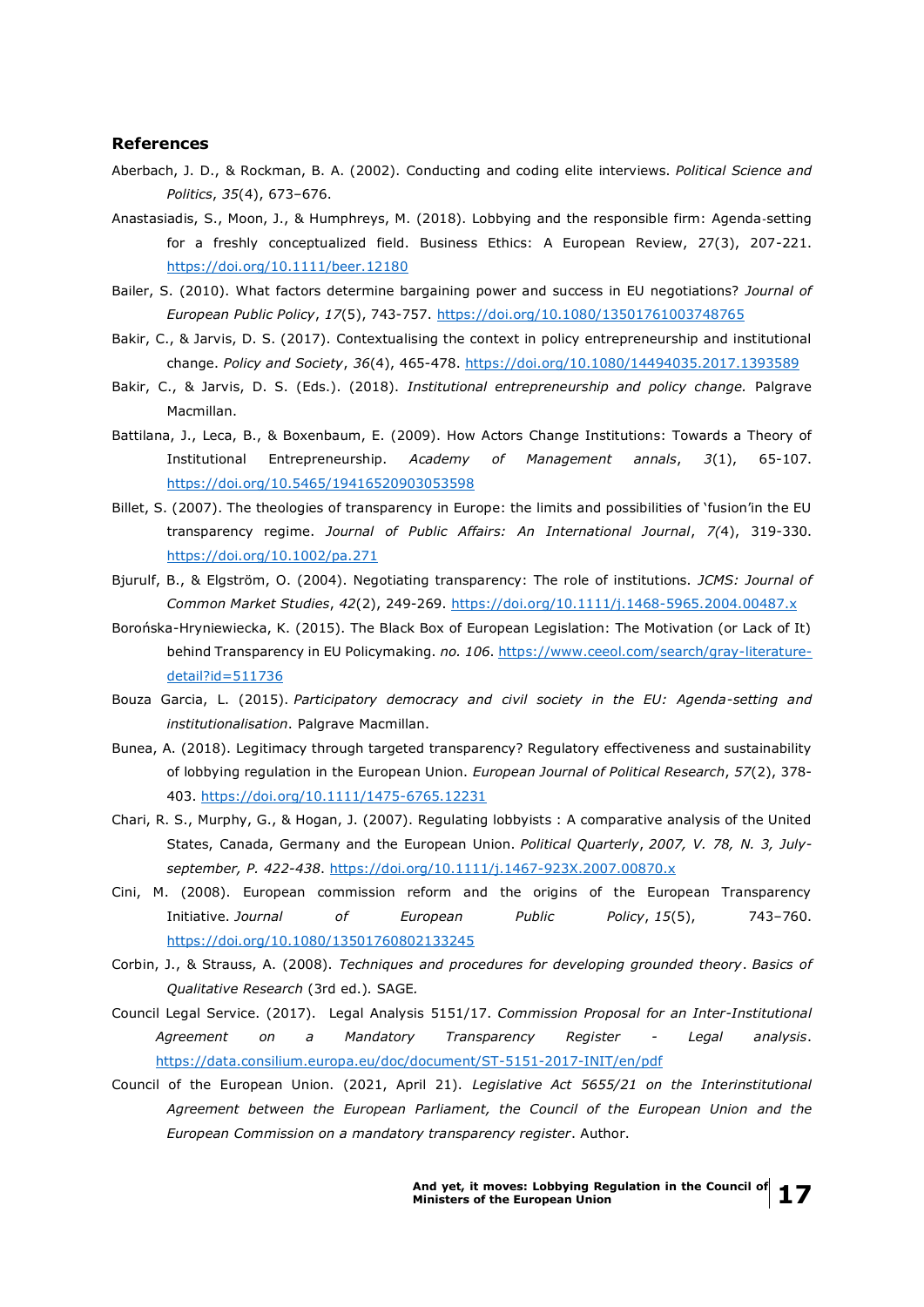- Council Presidency. (2017). *Proposal for an Inter-Institutional Agreement on a mandatory Transparency Register - Approval of a negotiating mandate*. 15332/17. Author. <https://www.consilium.europa.eu/media/31958/st15332en17.pdf>
- Crepaz, M. (2017). Why do we have lobbying rules? Investigating the introduction of lobbying laws in EU and OECD member states. *Interest Groups & Advocacy*, *6*(3), 231-252. <https://doi.org/10.1057/s41309-017-0025-x>
- Crepaz, M., & Chari, R. (2014). The EU's initiatives to regulate lobbyists: good or bad administration? *Cuadernos Europeos De Deusto*, *51*, 71–97. [https://doi.org/10.18543/ced-51-](https://doi.org/10.18543/ced-51-2014pp71-97) [2014pp71-97](https://doi.org/10.18543/ced-51-2014pp71-97)
- Dinan, W. (2021). Lobbying transparency: The limits of EU monitory democracy. *Politics and Governance*, *9*(1), 237-247.<https://doi.org/10.17645/pag.v9i1.3936>
- Dolowitz, D.P., & D. Marsh. (2000). Learning from abroad: The role of policy transfer in contemporary policy-making. *Governance 13(1),* 5–23.<https://doi.org/10.1111/0952-1895.00121>
- Dür, A., & Mateo, G. (2012). Who lobbies the European Union? National interest groups in a multilevel polity. *Journal of European public policy*, *19*(7), 969-987. <https://doi.org/10.1080/13501763.2012.672103>
- European Commission. (2016). *Proposal for a Interinstitutional Agreement on a mandatory Transparency Register.* COM(2016) 627. Author. [https://ec.europa.eu/transparency/documents](https://ec.europa.eu/transparency/documents-register/detail?ref=COM(2016)627&lang=en)[register/detail?ref=COM\(2016\)627&lang=en](https://ec.europa.eu/transparency/documents-register/detail?ref=COM(2016)627&lang=en)
- Finke, D. (2017). Underneath the culture of consensus: Transparency, credible commitments and voting in the Council of Ministers. *European Union Politics*, *18*(3), 339–361. <https://doi.org/10.1177/1465116517709972>
- Goldstein, K. (2002). Getting in the Door: Sampling and Completing Elite Interviews. *PS: Political Science & Politics, 35*(4), 669-672.<doi:10.1017/S1049096502001130>
- Goodman, L. A. (1961). Snowball sampling. *The Annals of Mathematical Statistics*, *32*(1), 148–170.
- Greenwood, J., & Dreger, J. (2013). The Transparency Register: A European vanguard of strong lobby regulation?. *Interest Groups & Advocacy*, *2*(2), 139-162.<https://doi.org/10.1057/iga.2013.3>
- Greenwood, J., & Roederer-Rynning, C. (2021). Organized interests and trilogues in a post-regulatory era of EU policy-making. *Journal of European Public Policy*, *28*(1), 112–131. <https://doi.org/10.1080/13501763.2020.1859592>
- Grigorescu, A. (2007). Transparency of Intergovernmental Organizations: The Roles of Member States, International Bureaucracies and Nongovernmental Organizations. *International Studies Quarterly*, *51*(3), 625–648.<https://doi.org/10.1111/j.1468-2478.2007.00467.x>
- Grønbech-Jensen, C. (1998). The Scandinavian tradition of open government and the European Union: problems of compatibility?. *Journal of European Public Policy*, *5*(1), 185-199. <https://doi.org/10.1080/13501768880000091>
- Hanegraaff, M., & Berkhout, J. (2019). More business as usual? Explaining business bias across issues and institutions in the European Union. *Journal of European Public Policy*, *26*(6), 843–862. <https://doi.org/10.1080/13501763.2018.1492006>
- Hillebrandt, M. Z., Curtin, D., & Meijer, A. (2014). Transparency in the EU Council of Ministers: An Institutional Analysis. *European Law Journal*, *20*(1), 1-20.<https://doi.org/10.1111/eulj.12051>

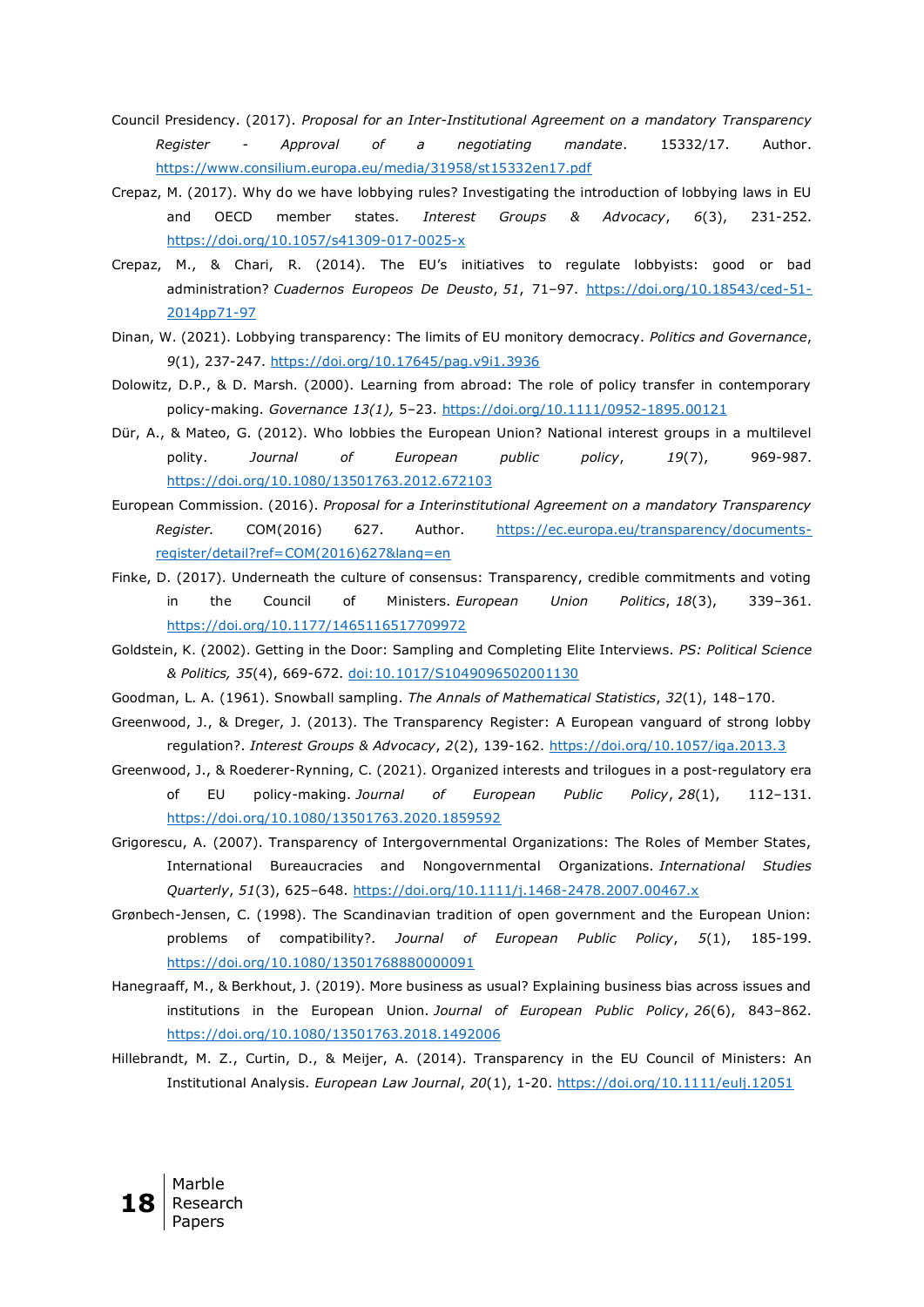- Hogan, J. W., Murphy, G., & Chari, R. S. (2008). "Next Door They Have Regulation, But Not Here…": Assessing the Opinions of Actors in the Opaque World of Unregulated Lobbying. *Canadian Political Science Review*, *2*(3), 125-151.
- Holman, C., & Luneburg, W. (2012). Lobbying and transparency: A comparative analysis of regulatory reform. *Interest Groups & Advocacy*, 1(1), 75-104.
- Howard Grøn, C., & Wivel, A. (2011). Maximizing influence in the European Union after the Lisbon Treaty: From Small State Policy to Smart State Strategy. *Journal of European Integration*, *33*(5), 523– 539.<https://doi.org/10.1080/07036337.2010.546846>
- Karr, K. (2007). *Democracy and lobbying in the European Union*. Campus Verlag.
- Keeling, S., Feeney, S., & Hogan, J. (2017). Transparency! Transparency? Comparing the new lobbying legislation in Ireland and the UK. *Interest Groups & Advocacy*, *6*(2), 121-14. <https://doi.org/10.1057/s41309-017-0015-z>
- Kretschmer, H., & Schmedes, H. J. (2010). Enhancing Transparency in EU Lobbying? How the European Commission's Lack of Courage and Determination Impedes Substantial Progress. *Internationale Politik und Gesellschaft*, *1*, 112-122.
- Lindlof, T. R. (2008). Idiographic vs nomothetic science. *The International Encyclopedia of Communication*. <https://doi.org/10.1002/9781405186407.wbieci005>
- March, J.G. & Olsen, J.P. (1995). *Democratic Governance*. The Free Press.
- Meijer, A. (2013). Understanding the complex dynamics of transparency. *Public Administration Review*, *73*(3), 429–439.<https://doi.org/10.1111/puar.12032>
- Meijers Commitee. (2020). *CM2004 Note on steps to take towards the improvement of the transparency of Council decision making during the upcoming EU Presidency of the Federal Republic of Germany*. Author. [https://www.commissie-meijers.com/sites/all/files/cm2004\\_note\\_en\\_final.pdf](https://www.commissie-meijers.com/sites/all/files/cm2004_note_en_final.pdf)
- Milicevic, A. (2017). The Mandatory Transparency Register Initiative-Towards a Better Governance of Lobbying in the EU. *Rev. Eur. L.*, *19*, 71-113.
- Monaghan, E. (2008). *Civil society, democratic legitimacy and the European Union : democratic linkage and the debate on the future of the EU* (dissertation). Univ. of Nottingham.
- Moravcsik, A. (1993). Preferences and Power in the European Community: A Liberal Intergovernmentalist Approach. *Journal of Common Market Studies, 31(4)*, pp. 473–524. <https://doi.org/10.1111/j.1468-5965.1993.tb00477.x>
- Mosley, L. (2013). *Interview research in political science*. Cornell University Press. <https://doi.org/10.7591/9780801467974>
- Naurin, D. (2007). *Deliberation behind closed doors: Transparency and lobbying in the European Union*. ECPR press.
- Richards, D. (1996). Elite interviewing: approaches and pitfalls. *Politics*, *16*(3), 199–204. <https://doi.org/10.1111/j.1467-9256.1996.tb00039.x>
- Rickert, H. (1915). *Kulturwissenschaft und Naturwissenschaft*. JCB Mohr.
- Roederer-Rynning, C., & Greenwood, J. (2021). Black boxes and open secrets: trilogues as 'politicised diplomacy.' *West European Politics*, *44*(3), 485–509. <https://doi.org/10.1080/01402382.2020.1716526>
- Rubin, H., & Rubin, I. (2012). *Qualitative Interviewing : The art of hearing data* (3rd ed.). SAGE.
- Smismans, S. (2014). Regulating interest group participation in the EU: Changing paradigms between transparency and representation. *European Law Review*, *39*, 470-492.